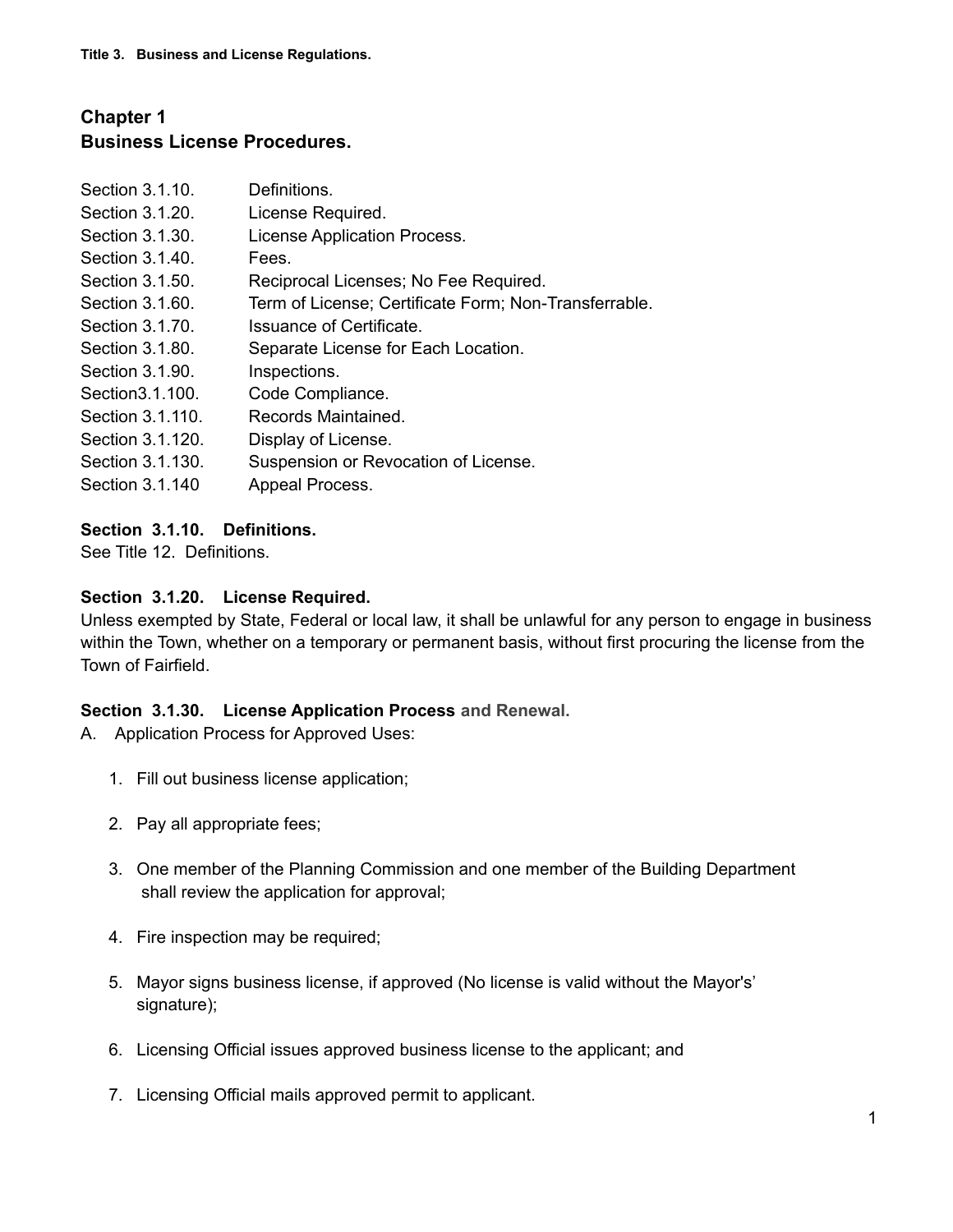B. Application Process for Conditional Uses. See Title 10.17. Conditional Uses .

C. Non Use. An applicant may apply for a zone change to have a use added to a particular zone. See Title 10.11.60. Rezoning.

D. Renewal of License. All business licenses shall be renewable annually and the term shall run concurrent with the fiscal year which runs from July 1 to June 30. Licensees shall be billed by the Town Recorder.

E. Home Occupation Business. See Title 3.5.00. Home Based Business.

F. Fire Inspections. Fire inspections are required for all businesses who have walk-in customers, hazardous materials, or employees. Other businesses may require a fire inspection if the Building Department or the Planning Commission believe it to be appropriate. All businesses shall comply with the standards and requirements of Fairfield Town, the International Building Code, State and Federal Codes and any requirements the Building Authority and/or Fire Chief deem necessary to protect the health, safety and welfare of the public.

G. License. All licenses shall be issued by the Licensing Official, and signed by the Mayor. The Licensing Official shall keep an alphabetical list of the licenses issued, stating the number, name of applicant, time, place and kind of business, and the amount paid, with such remarks as may be considered necessary.

# **Section 3.1.40. Fees.**

A. The Town Council shall, by resolution, establish the amount of license fees and the terms and conditions thereof, copies of which shall be available for public inspection at the office of the Town Recorder.

B. Every person intending to engage in business shall, before commencing business, obtain a license and pay to the Town the minimum fee in such amount as established by the Town Council required for the type of business being conducted.

- C. An employee who is not a partner or owner shall not be required to pay for an individual license.
- D. Business license fees shall be paid in advance for the term of the license.
- E. Refunds or Rebates:
	- 1. License fees shall not be refunded because the business or activity for which the same was obtained has been discontinued for any reason: and
	- 2. No rebate shall be allowed upon any license.

F. Changes to Business. If there is a change in the name of the business or address, or owners are different from what is shown on the Licensing Officials' records, the licensee or new business owner shall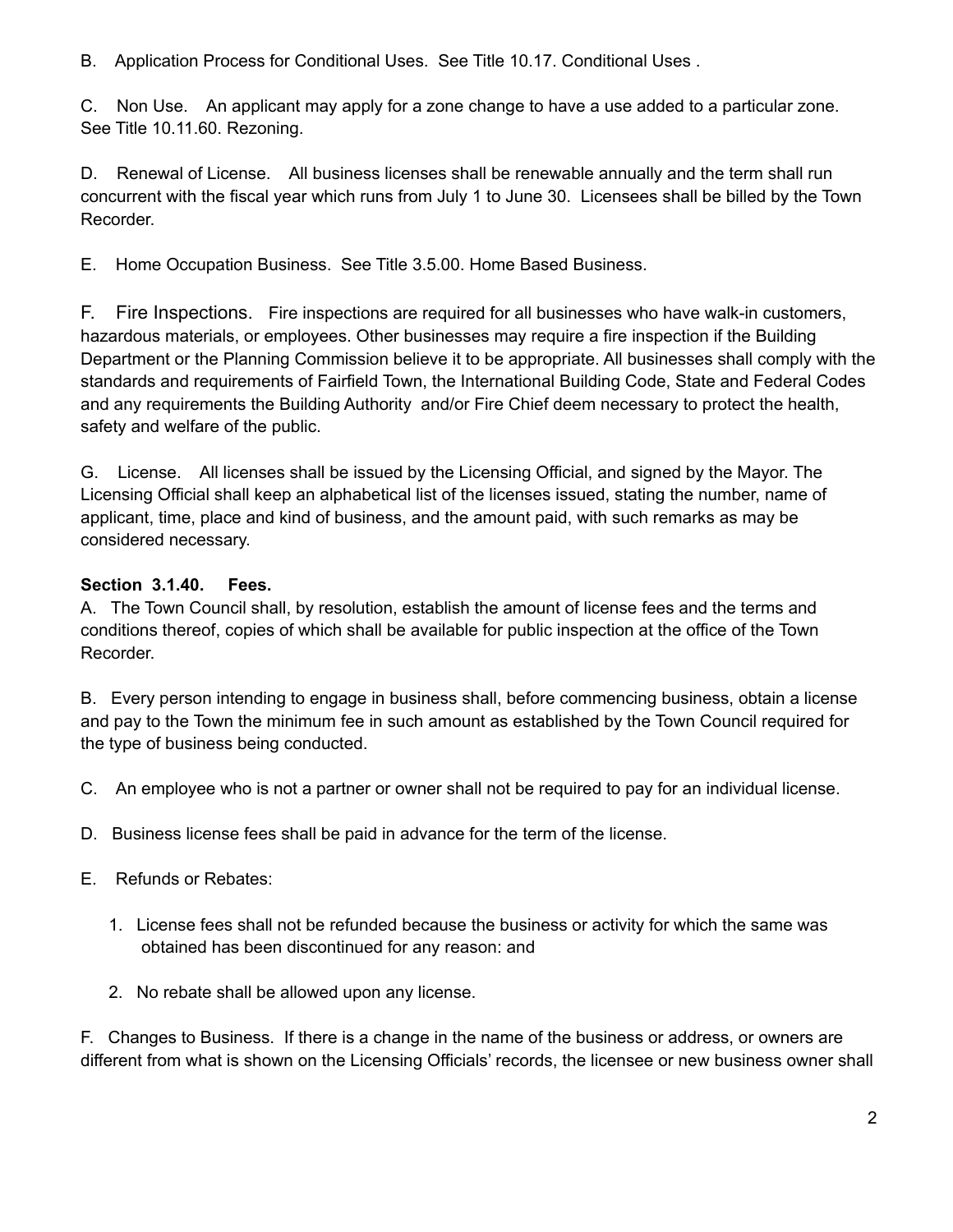be required to apply for a new business license and new inspections and fees shall apply. See section 3.1.60 (3).

G. Failure To Obtain License: Any person doing business without a license when a license is required, including circumstances where a license has expired, been suspended or revoked, shall, in addition to applicable criminal penalty, be required to pay double of all applicable licensing fees.

H. Failure To Pay Renewal Fee; Late Fee: If the license renewal fee is not paid on or before July 15 of the year in which the renewal license is due, there shall be a business license enforcement fee imposed If the license renewal fee is not paid in full on or before August 15 of the year in which the renewal fee is due, the business license enforcement fee shall be increased. If the renewal license fee is not paid on or before September 1 of the year in which the renewal fee is due, the business license enforcement fee shall be increased to one hundred percent (100%) of the license fee imposed by this chapter.

I. Violation; Administrative Penalty. Any person or entity operating a business in violation of this chapter shall be assessed an administrative penalty in addition to the fee specified in subsection G of this section. See FF fee schedule

J. Civil Action. There is no right to continue a licensed activity without the payment of required fees and penalties. In addition to any criminal action, the Town may bring civil action to collect any delinquent or unpaid fee. In the event legal action is filed to collect delinquent or unpaid fees, the debtor shall pay reasonable attorney fees and costs.

# **Section 3.1.50. No Fee Required.**

A. Businesses Exempt From License Fee: No business license fee shall be imposed under this chapter upon the following persons or businesses:

- 1. Any person engaged in business solely religious, charitable, humanitarian or other types of strictly non-profit purposes who is tax exempt in such activities under the laws of the United States and the State; nor shall any business license fee be imposed on any person engaged in a business specifically exempted from Municipal taxation and fees by the laws of the United States or the State; nor shall any business license fee be imposed on any non-profit corporation duly incorporated according to the provisions of the Utah Non-Profit Corporation and Cooperative Association Act;
- 2. Any agent, for so long as the State law exempts them;
- 3. Any sales of merchandise damaged by smoke or fire or bankrupt concerns, where such stocks have been acquired for merchants of the Town theretofore, regularly licensed and engaged in business; provided, however, no such stocks or merchandise shall be augmented by other goods;
- 4. Yard sales. Any person who sells his/her own property which has not acquired for resale, barter or exchange and who does conduct such sales or act as a participant by furnishing goods in such a sale not more than four (4) days in any one calendar month at the same residence; or
- 5. A business that is operated only occasionally and by an individual who is under eighteen (18) years of age.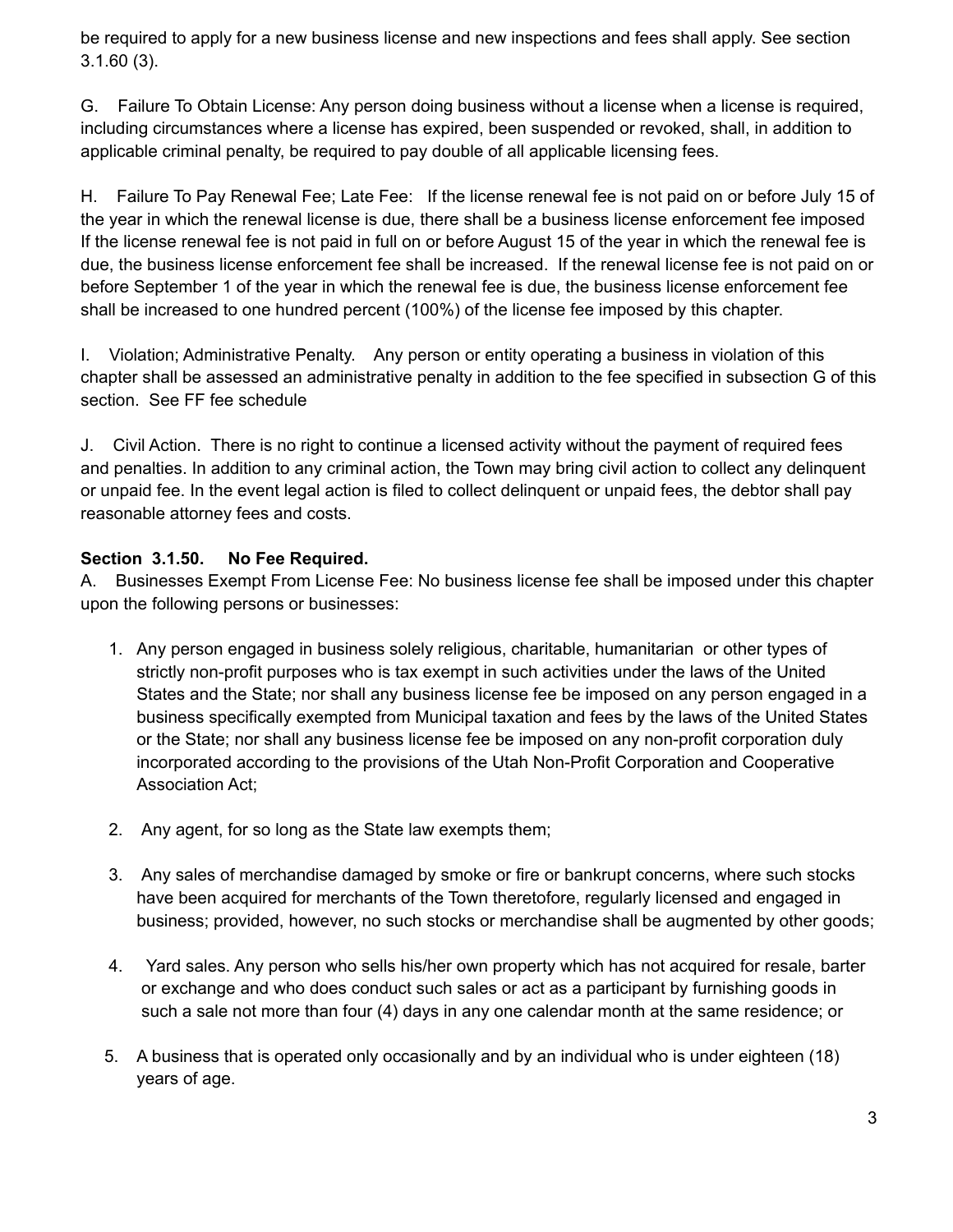B. Occupational, Professional Businesses Not Exempt. Occupational and professional licenses are not reciprocal business licenses. Such licensees shall also take out a Town business license and pay the required license fee.

### **Section 3.1.60. Term of License; Certificate Form; Non-Transferable.**

A. Unless otherwise expressly provided, the following shall apply to all licenses issued pursuant to this chapter:

- 1. All licenses shall be issued for a period of one year, which shall extend from July 1 to June 30. New license certificates issued between July 1 and April 30 shall be valid through June 30 of the year of issuance unless revoked. New license certificates issued between May 1 and June 30 may be prorated and issued through June 30 of year following the year of issuance;
- 2. Every certificate of license shall specify by name of the person to whom such certificate has been issued, name of the business, type of business, term of the license with the commencement and expiration dates, and all conditions and the license number; and
- 3. No license shall be in any manner assignable or transferable; neither shall it authorize any licensee to do business at any other place than indicated in such license.

# **Section 3.1.70 Issuance of Certificate.**

Upon receipt of the license fee, the Town shall issue a license certificate valid through June 30 of the fee year.

# **Section 3.1.80 Separate License for Each Location.**

Separate license must be obtained and a separate fee paid for each place of business for where a business activity is established. Each license shall authorize the licensee to engage in only that business activity described in such license and only the location which is indicated thereon. A location shall be considered separate if it has been assigned a different mailing or street address. A business that regularly provides goods or service at various locations in the Town but has no place of business or mailing address shall still be required to obtain a business license.

#### **Section 3.1.90. Inspections.**

A. As a condition of the issuance, continuation or renewal of a business license, the applicant shall, upon reasonable demand, permit continuing inspections of the place of business or other activity to ensure compliance with all applicable business, zoning, health, building, fire and/or safety regulations. The Town Recorder may refuse to issue a license or may suspend or revoke a license if the applicant or licensee should for any reason fail or refuse to cooperate with such an inspection. The Fire Department will inspect businesses with any type of chemicals, employees and/or customers coming onto the premises to conduct business.

B. The Building Department, Fire Department, Health Department or any one else authorized by the Town Council for code enforcement are hereby authorized and empowered to examine and inspect all places of business to verify that businesses authorized by the license issued are carried on in accordance with this chapter and other applicable laws. They must enter any building or premises during regular business hours, or, if there are no regular business hours, shall first make a reasonable effort to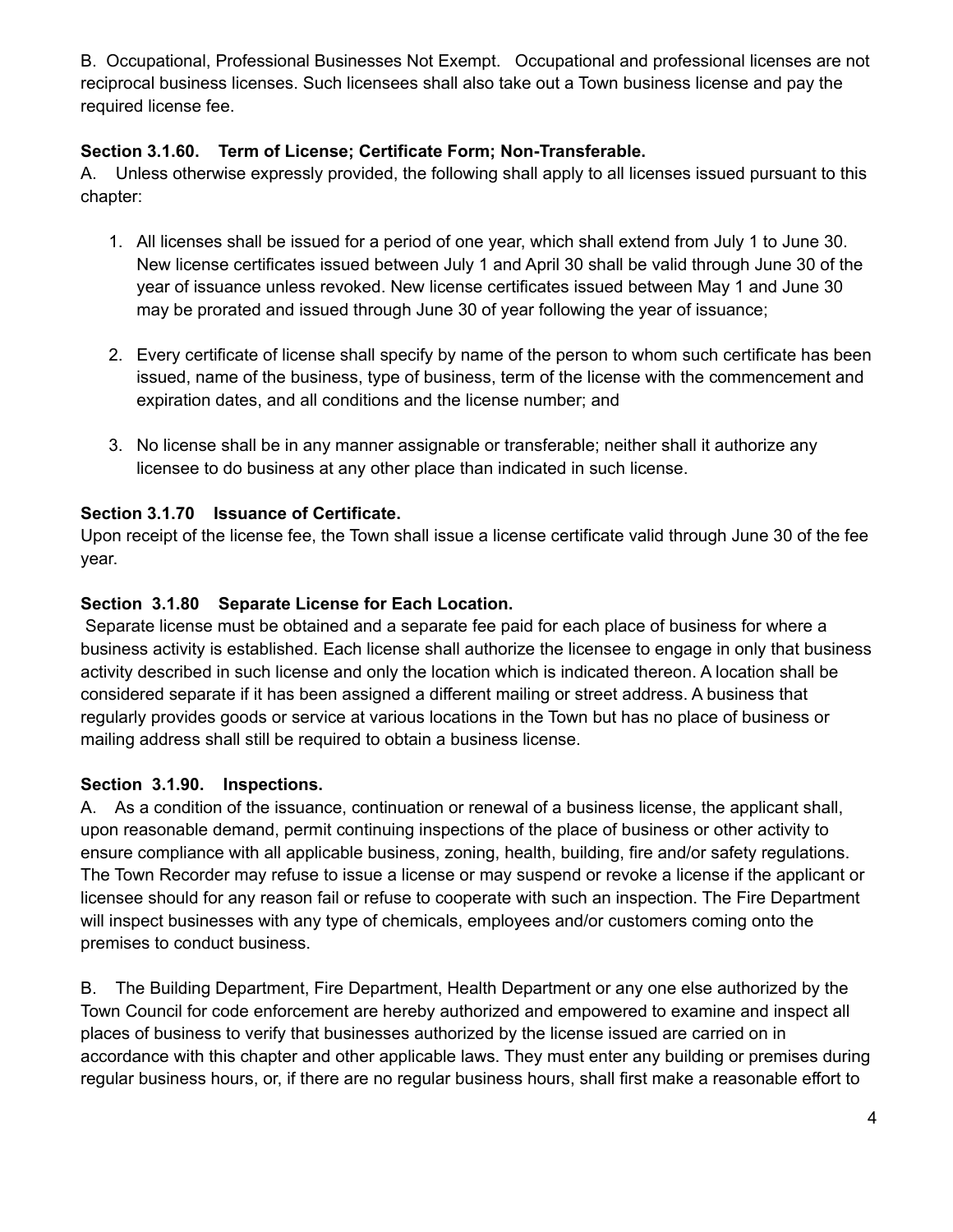locate the owner or other persons having charge or control of the building or premises and request entry. If the property owner or other responsible person refuses entry or inspection of the property, the commission or department may obtain and execute a search warrant. The commission or department shall report to the Licensing Official and the Town Attorney all persons doing business without a license and instances of conduct by any party or business other than what is covered by the license issued.

# **Section 3.1.100. Code Compliance.**

Issuance of a business license does not excuse a licensee from compliance with applicable zoning, building, fire, health or other regulatory requirements. No license shall be issued without first obtaining, in writing, preliminary approval of the business location from the Planning Commission or a designee indicating that the proposed business complies with the Town zoning regulations.

# **Section 3.1.110. Records Maintained.**

The Licensing Official shall maintain license registers as a permanent file. All beer licenses and general business licenses will be kept and maintained for four (4) years after being issued. Copies of annual license certificates will be maintained and retained for one year after issued. The index shall state the license number, names to whom issued, the type of license issued, time of issuance and the period covered, the place of business, the kind of business to be transacted, the amount paid and such other information as may be considered necessary.

# **Section 3.1.120. Display of License.**

The licensee shall display every certificate of license in a conspicuous place easily viewed by the public in which the licensed business, trade, profession or calling is carried on. When such certificate of license has expired, it shall be removed from public view. A licensee without a fixed place of business shall carry a certificate of license while engaged in business. It shall be the duty of each licensee, agent and employee to show the certificate of license upon demand.

#### **Section 3.1.130. Suspension or Revocation of License.**

A. The Licensing Official may suspend or revoke a license if any of the following conditions apply:

- 1. The license was issued when it should not have been;
- 2. The business fails or refuses to permit or cooperate with an inspection;
- 3. The business fails to pay the required fees, Personal Property Tax or other required taxes and fees imposed by the Town, State or Federal government;
- 4. Continuing operation of the licensed activity that would constitute a nuisance or present danger to the health, general welfare or morals of the community; or
- 5. The business is violating this title or any other applicable law, including zoning, building or health regulations.

#### **Section 3.1.140. License Denial and Appeal Process.**

A. The Town may deny the application for a business license for any of the following reasons:

1. Failure to meet qualifications. The applicant does not meet the qualifications for a license as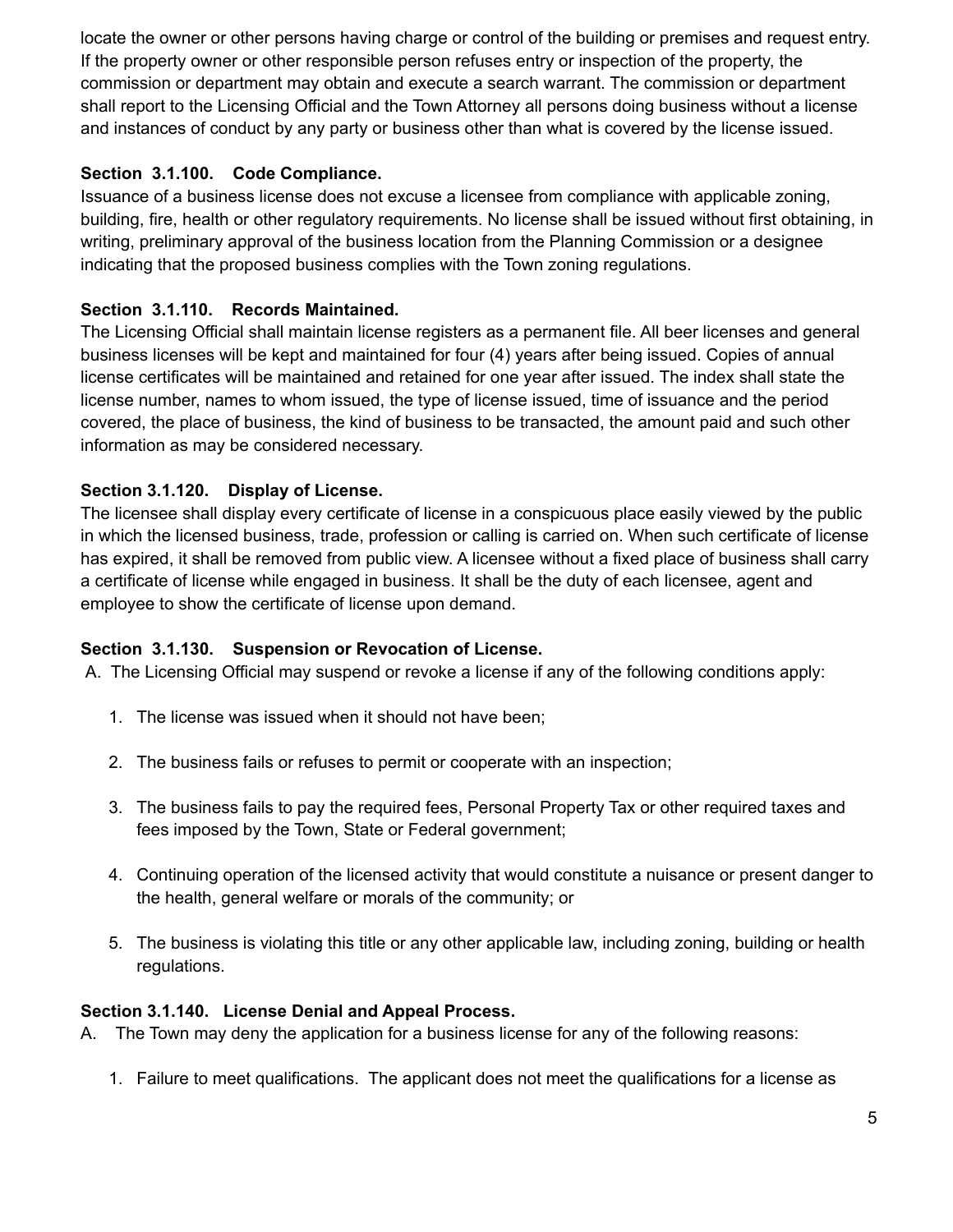provided in this chapter;

- 2. Nonpayment of fees. For a new application, nonpayment of a returned check for the required license fees at the time the application is made. For a business license renewal application, nonpayment of the required license fees, plus any penalty assessed for late payment;
- 3. Disapproval of the reviewing department. One of the reviewing departments or divisions of the Town provided for in this code has disapproved the application pursuant to any applicable provision of this code;
- 4. False Information. False or incomplete information given on the application; or
- 5. Noncompliance. Noncompliance with anyTown, State or Federal statutes, or any health department regulations governing the applicant's proposed business.

B. If a business license is denied, suspended or revoked by the Licensing Official, or if a penalty is imposed, the applicant or licensee may appeal such action.

C. Filing of an appeal must be in written notice within ten (10) days of the date of service of notice of any denial, qualified approval, suspension, revocation or penalty. Upon receiving the notice of such appeal, a hearing shall be scheduled before the Town Council within thirty (30) days from the date of the appeal, unless such time shall be extended for good cause.

D. The Town Council shall hold a public meeting with a record of the proceedings being kept, and take such facts and evidence as necessary to determine whether the denial, qualified approval, suspension, revocation or penalty was properly under law.

E. The burden of proof shall be upon the Licensing Official.

F. After the meeting, the Town Council shall have fourteen (14) days, unless extended by good cause, to render findings of fact, conclusion of law and a recommended decision.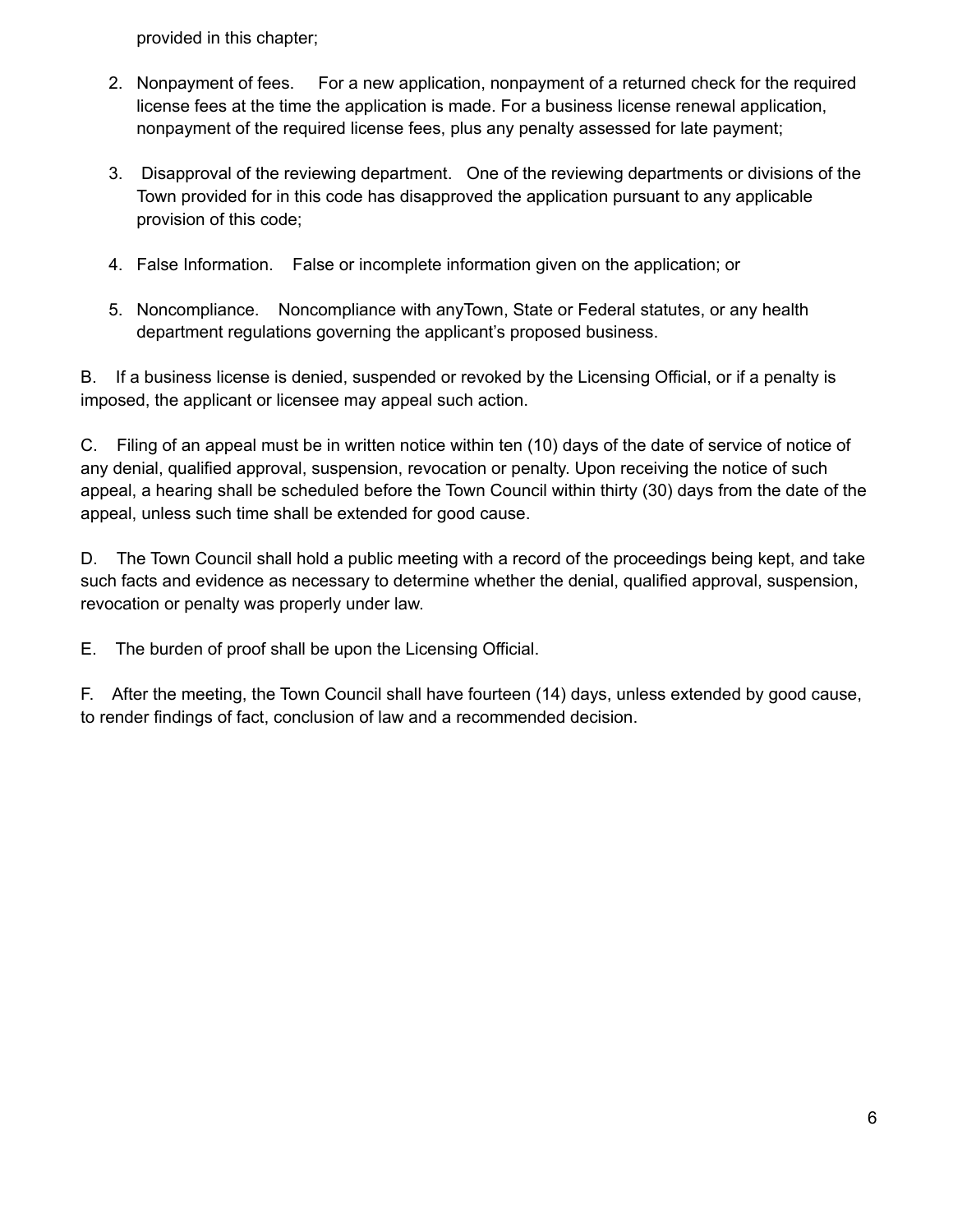# **Chapter 3. Sexually Oriented Business.**

- Section 3.3.10. Purpose and Findings.
- Section 3.3.20. Definitions.
- Section 3.3.30. Classification.
- Section 3.3.40. License Required.
- Section 3.3.50. Issuance of License.
- Section 3.3.60. Fees.
- Section 3.3.70. Inspection.
- Section 3.3.80. Expiration of License.
- Section 3.3.90. Suspension.
- Section 3.3.100. Revocation.
- Section 3.3.110. Transfer of License.
- Section 3.3.120. Location of Sexually Oriented Businesses Penalty.
- Section 3.3.130. Regulations Pertaining to Exhibition of Sexually Explicit Films or Videos in Viewing Rooms.
- Section 3.3.140. Additional Regulations for Escort Agencies.
- Section 3.3.150. Additional Regulations Concerning Licensee Employees.
- Section 3.3.160. Prohibition Against Children in a Sexually Oriented Business.
- Section 3.3.170. Hours of Operation.
- Section 3.3.180. Injunction Penalty.

#### **Section 3.3.10. Purpose and Findings.**

A. Purpose. It is the purpose of this chapter to regulate sexually oriented businesses in order to promote the health, safety, morals, and general welfare of the citizens of the Town, and to establish reasonable and uniform regulations applicable thereto. The provisions of this chapter have neither the purpose nor effect of imposing a limitation or restriction on the content of any communicative materials, including sexually oriented materials. Similarly, it is not the intent nor effect of this chapter to restrict or deny access by adults to sexually oriented materials protected by the First Amendment to the United States Constitution, or to deny access by the distributors and exhibitors of sexually oriented entertainment to their intended market. Neither is it the intent nor effect of this chapter to condone or legitimize the distribution of obscene material. It is a purpose of this chapter to protect the citizenry from the detrimental secondary effects caused by sexually oriented businesses.

#### **Section 3.3.20. Definitions.**

It is the intent of this section to more fully set forth the meaning of certain terms and phrases utilized within the zoning ordinance in order to facilitate understanding of said terms and phrases in the sense intended by the Fairfield Town Council.

For purposes of this chapter, the following terms, phrases, words, and their derivatives shall have the meanings set forth in this section, unless the context clearly indicates that another meaning is intended.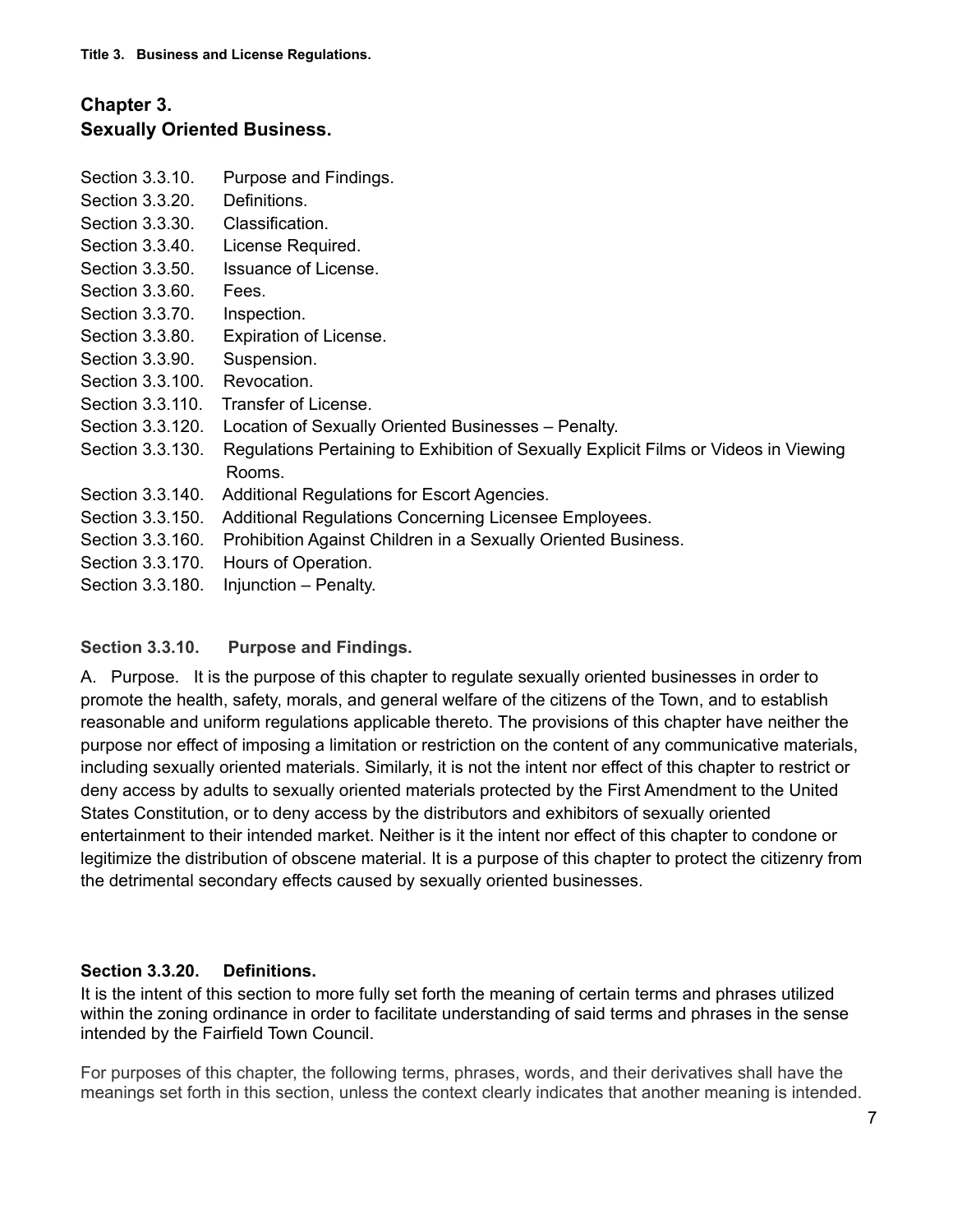Words used in the present tense include the future tense, words in the single number include the plural number, words in the plural number include the singular. The words "shall" and "will" are mandatory, and "may" is permissive. Words not defined shall be given their common and ordinary meaning.

For the purpose of this chapter, the following terms shall have the following meanings:

Adult Arcade. "Adult Arcade" means any place to which the public is permitted or invited in which electronically, electrically, or mechanically controlled still or motion picture machines, projectors, video or laser disc players, or other image-producing devices, whether coin-operated, slug-operated, or operated for any form of consideration, are maintained to show images to five or fewer persons per machine at any one time, and where the images so displayed are distinguished or characterized by the depicting or describing of specified sexual activities or specified anatomical areas.

Adult Bookstore, Adult Novelty Store or Adult Video Store. "Adult Bookstore," "Adult Novelty Store," or "Adult Video Store" means a commercial establishment which, as one of its principal business purposes, offers for sale or rental for any form of consideration any one or more of the following:

- 1. Books, magazines, periodicals or other printed matter, or photographs, films, motion pictures, dvds, video cassettes or video reproductions, slides, or other visual representations which are characterized by the depiction or description of specified sexual activities or specified anatomical areas; or instruments, devices, or paraphernalia which are designed or marketed for use in connection with specified sexual activities.
- 2. Commercial establishments may have other principal business purposes that do not involve the offering for sale or rental of material depicting or describing specified sexual activities or specified anatomical areas and still be categorized as an adult bookstore, adult novelty store, or adult video store. Such other business purposes will not serve to exempt such commercial establishments from being categorized as an adult bookstore, adult novelty store, or adult video store so long as one of its principal business purposes is the offering for sale or rental for consideration the specified materials which are characterized by the depiction or description of specified sexual activities or specified anatomical areas. It shall constitute a principal business purpose if the establishment has gross receipts of over 20 percent from such materials.

Adult Cabaret. "Adult Cabaret" means a nightclub, bar, restaurant, or similar commercial establishment which regularly features:

- 1. Persons who appear in a state of dress that covers no more than the specified anatomical areas;
- 2. Live performances or dancers whose attire covers no more than the specified anatomical areas; or
- 3. Films, motion pictures, videocassettes, slides, or other photographic reproductions which are characterized by the depiction or description of specified sexual activities or specified anatomical areas.

Adult Motion Picture Theater. "Adult Motion Picture Theater" means a commercial establishment where, for any form of consideration, films, motion pictures, videocassettes, slides, DVDs or similar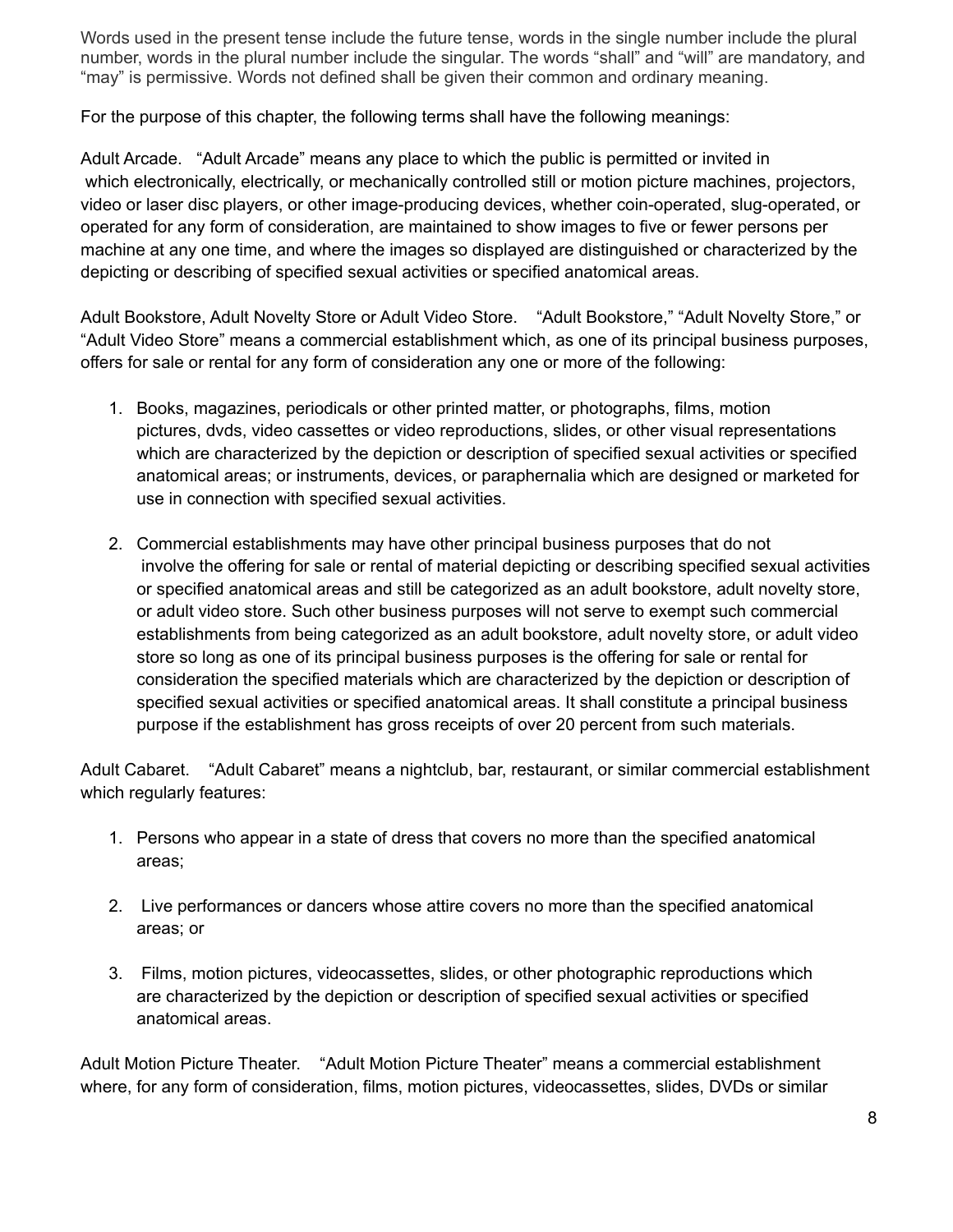photographic reproductions are regularly shown which are characterized by the depiction or description of specified sexual activities or specified anatomical areas.

Adult Theater. "Adult Theater" means a theater, concert hall, auditorium, or similar commercial establishment which regularly features persons who appear in a state of dress that covers no more than the specified anatomical areas, or live performances or dancers whose attire covers no more than the specified anatomical areas.

Employee. "Employee" means a person who performs any service on the premises of a sexually oriented business on a full-time, part-time, or contract basis, whether or not the person is denominated an employee, independent contractor, agent, or otherwise and whether or not the person is paid a salary, wage, or other compensation by the operator of the business. "Employee" does not include a person exclusively on the premises for repair or maintenance of the premises or equipment on the premises or for the delivery of goods to the premises.

Escort. "Escort" means a person who, for consideration, agrees or offers to act as a companion, guide, or date for another person, or who agrees or offers to privately model lingerie or to privately perform a strip tease for another person.

Escort Agency. "Escort Agency," also known as an "outcall service," means a person or business association who furnishes, offers to furnish, or advertises to furnish escorts as one of its primary business purposes for a fee, tip, or other consideration.

Establishment. "Establishment" means and includes any of the following:

- 1. The opening or commencement of any sexually oriented business as a new business;
- 2. The conversion of an existing business, whether or not a sexually oriented business, to any sexually oriented business;
- 3. The addition of any sexually oriented business to any other existing sexually oriented business; or
- 4. The relocation of any sexually oriented business.

Licensee. "Licensee" means a person in whose name a license to operate a sexually oriented business has been issued, as well as the individual listed as an applicant on the application for a license; and in the case of an employee, a person in whose name a license has been issued authorizing employment in a sexually oriented business.

Sexually Oriented Business. "Sexually Oriented Business" includes, but is not limited to, an adult arcade, adult bookstore, adult novelty store, adult video store, adult cabaret, adult motion picture theater, adult theater, or escort agency.

Specified Anatomical Areas. "Specified Anatomical Areas" means:

1. The human male genitals in a discernibly turgid state, even if completely and opaquely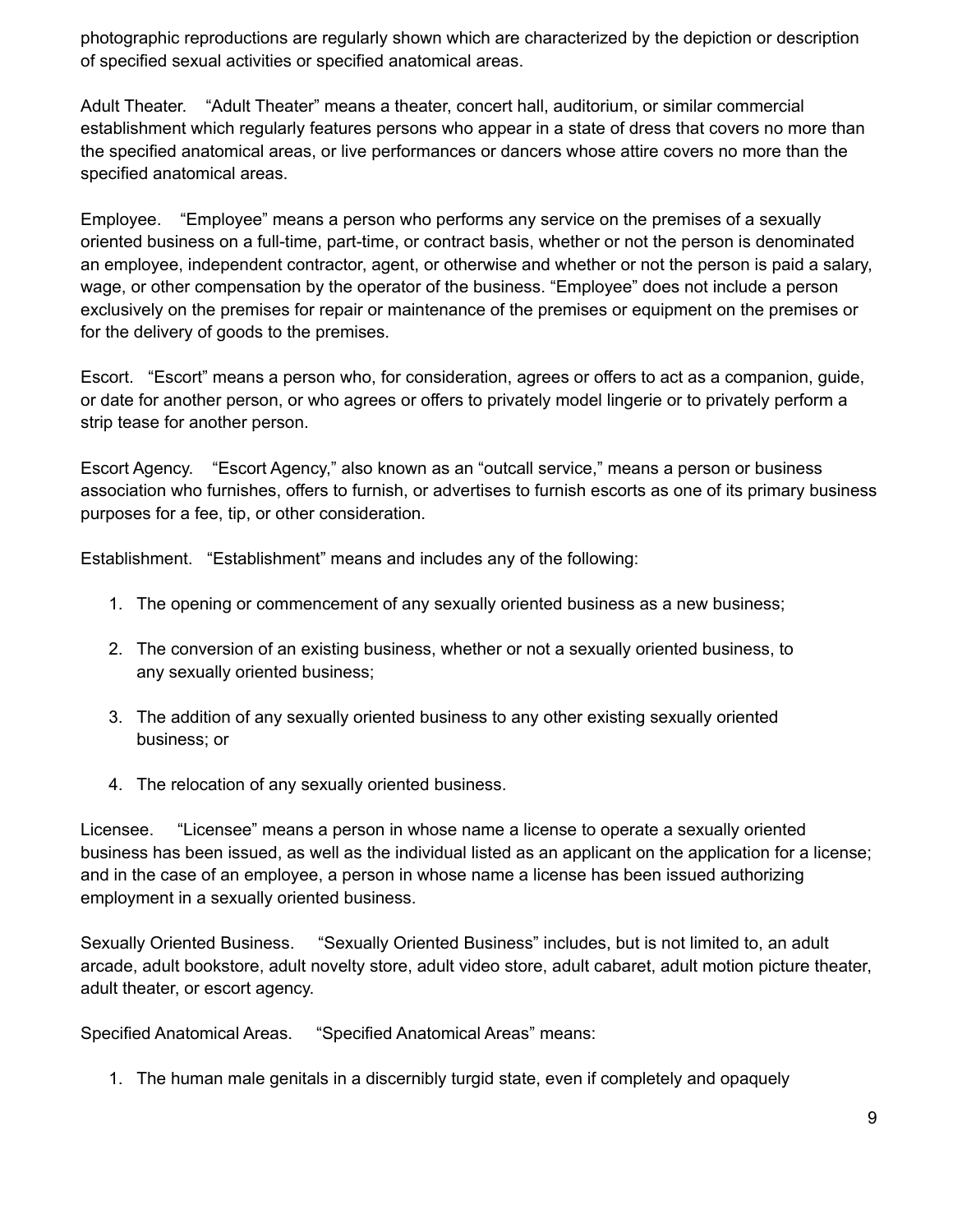covered; or

2. Less than completely and opaquely covered human genitals, pubic region, buttocks, or a female breast below a point immediately above the top of the areola.

Specified Criminal Activity. "Specified Criminal Activity" means any offense, regardless of title, involving the following:

- 1. Prostitution or promotion of prostitution; dissemination of obscenity; sale, distribution or display of harmful material to a minor; sexual performance by a child; possession or distribution of child pornography; public lewdness; indecent exposure; indecency with a child; engaging in organized criminal activity; sexual assault; molestation of a child; gambling; distribution of a controlled substance; or any similar offenses to those described above under the criminal or penal code of other states or countries; for which:
	- a. Less than three years have elapsed since the date of conviction or the date of release from confinement imposed for the conviction, whichever is the later date, if the conviction is of a misdemeanor offense;
	- b. Less than five years have elapsed since the date of conviction or the date of release from confinement for the conviction, whichever is the later date, if the conviction is of a felony offense; or
	- c. Less than five years have elapsed since the date of the last conviction or the date of release from confinement for the last conviction, whichever is the later date, if the convictions are of two or more misdemeanor offenses or combination of misdemeanor offenses occurring within any 36- month period.
	- 2. That a conviction is being appealed shall have no effect on the disqualification of the applicant or a person residing with the applicant;

Specified Sexual Activities. "Specified Sexual Activities" means any of the following offenses:

- 1. The fondling or other erotic touching of human genitals, pubic region, buttocks, anus, or female breasts;
- 2. Sex acts, normal or perverted, actual or simulated, including intercourse, oral copulation, masturbation, or sodomy; or
- 3. Excretory functions as part of or in connection with any of the activities set forth in subsections (1) and (2) of this definition.

Substantial Enlargement. "Substantial Enlargement" of a sexually oriented business means the increase in inventory or floor areas occupied by the business by more than ten percent, as the floor areas exist on the date the ordinance codified in this chapter takes effect.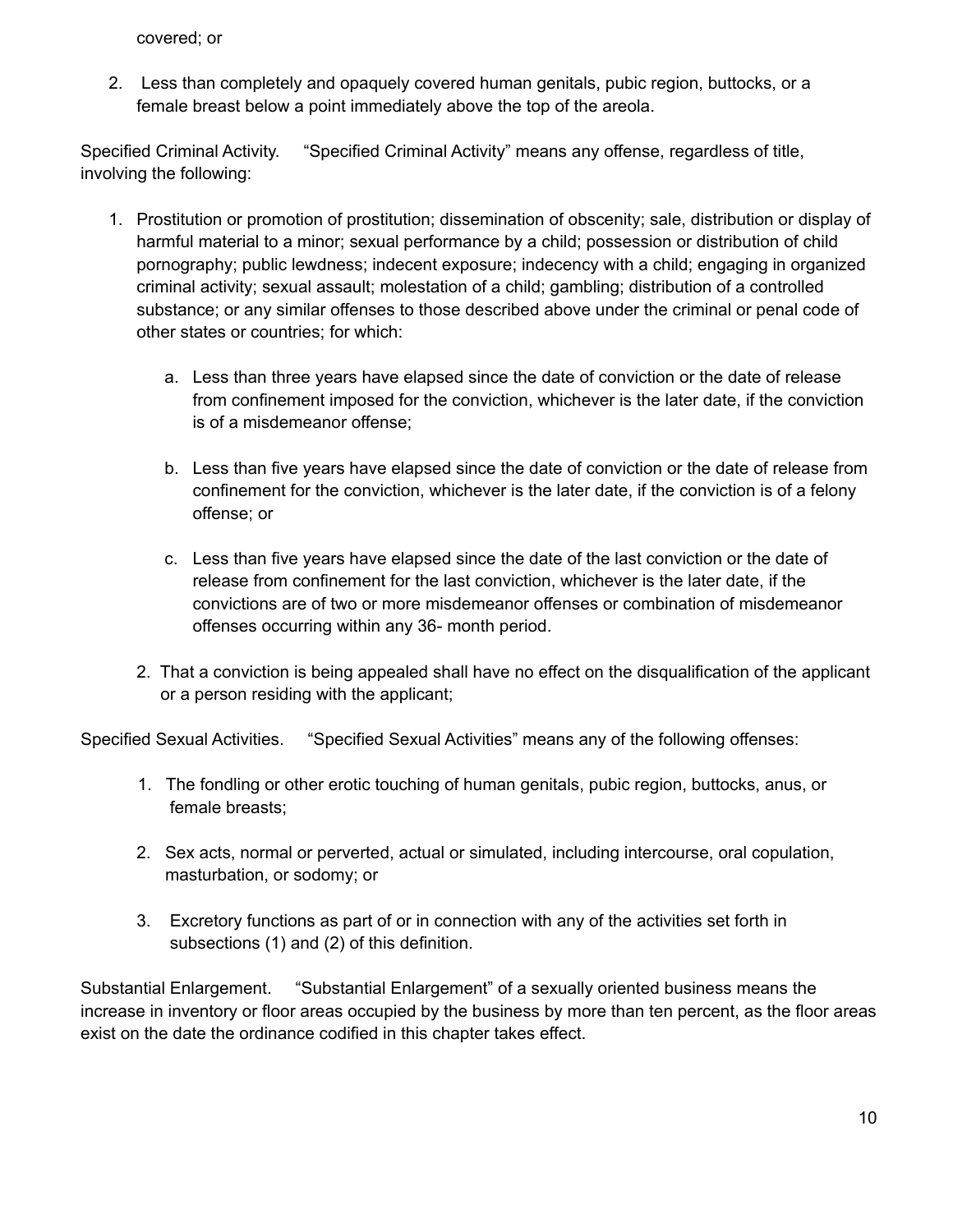Transfer of Ownership or Control. "Transfer of Ownership or Control" of a sexually oriented business means and includes any of the following:

- 1. The sale, lease or sublease of the business;
- 2. The transfer of securities which constitute a controlling interest in the business, whether by sale, exchange, or similar means; or
- 3. The establishment of a trust, gift or other similar legal device which transfers the ownership or control of the business, including transfer by bequest or other operation of law, upon the death of the person possessing the ownership or control.

#### **Section 3.3.30. Classification.**

- A. Sexually oriented businesses are classified as follows:
	- 1. Adult arcades;
	- 2. Adult bookstores, adult novelty stores, or adult video stores;
	- 3. Adult cabarets;
	- 4. Adult motion picture theaters;
	- 5. Adult theaters; and
	- 6. Escort agencies.

#### **Section 3.3.40. License Required.**

A. It is unlawful:

.

- 1. For any person to operate a sexually oriented business without a valid sexually oriented business license issued by the Town pursuant to this title;
- 2. For any person who operates a sexually oriented business to employ a person to work for the sexually oriented business who is not licensed as a sexually oriented business employee by the Town pursuant to this chapter; or
- 3. For any person to obtain employment with a sexually oriented business without having secured a sexually oriented business employee license pursuant to this chapter;

B. An application for a license must be made on a form provided by the Town official.

C. All applicants must be qualified according to the provisions of this title. The application may request and the applicant shall provide such information (including fingerprints) as to enable the Town to determine whether the applicant meets the qualifications established in this title.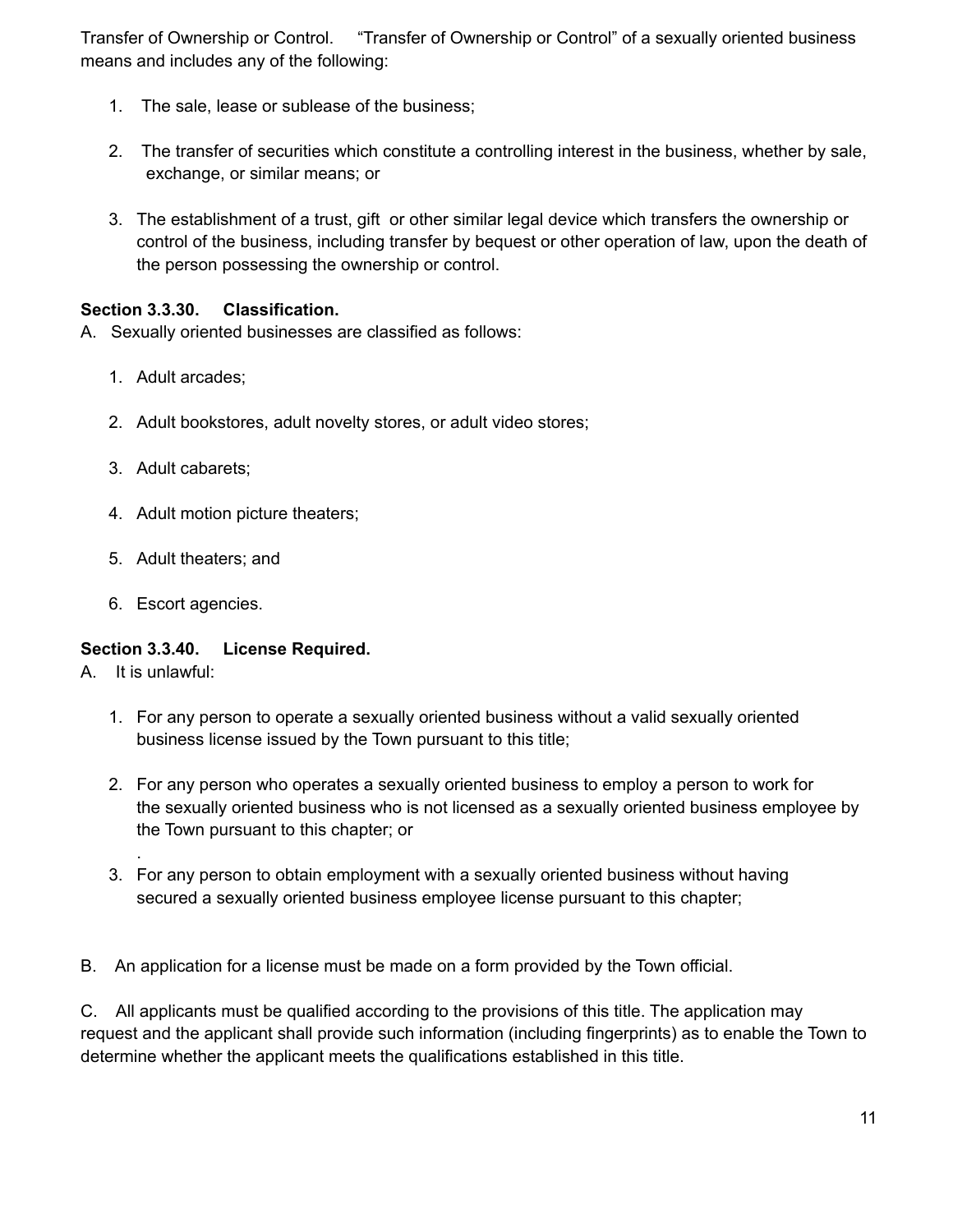D. If a person who wishes to operate a sexually oriented business is an individual, the person must sign the application for a license as an applicant. If a person who wishes to operate a sexually oriented business is other than an individual, each person that has a twenty (20) percent or greater interest in the business must sign the application for a license as applicant. Each applicant must be qualified under Title 3.3.50 and each applicant shall be considered a licensee if a license is granted.

E. The completed application for a sexually oriented business license shall contain the following information and shall be accompanied by the following documents:

- 1. If the applicant is:
	- a. An individual, the individual shall state his or her legal name and any aliases and submit proof that he or she is a minimum of 18 years of age;
	- b. A partnership, the partnership shall state its complete name, and the names of all general partners, whether the partnership is general or limited; if it is a limited partnership, the principal limited partners legally or equitably holding twenty (20) percent or more of any class of interest or of the voting, capital, or income interests in the limited partnership, the name of the registered agent and the address of the registered office for service of process, and a copy of the partnership agreement, if any;
	- c. A corporation, the corporation shall state its complete name, the date of its incorporation, evidence that the corporation is in good standing under the laws of its state of incorporation, the names and capacity of all officers, directors, and principal stockholders legally or equitably holding twenty (20) percent or more of any class of stock or of the voting rights in the corporation, and the name of the registered corporate agent and the address of the registered office for service of process;
	- d. A limited liability company, the company shall state its complete name, the date of its organization, evidence that the company is in good standing under the laws of its state of organization, the names and capacity of all members with management authority, managers, officers, directors, and principal members legally or equitably holding twenty ( 20) percent or more of any class of interest or of the voting, capital, or income interests in the company, and the name of the registered agent and the address of the registered office for service of process; or
	- e. If the applicant is any other form of unincorporated organization, the organization shall state its type of organization, its state of organization, complete name, the names of all associates, members, or if there are more than one hundred (100) of them, principal associates or members legally or equitably holding twenty (20) percent or more of any class of interest or of the voting, capital, or income interests in the organization, the names and capacity of all associates or members with management authority, managers, officers, directors, and fiduciaries, and the name of the registered agent and the address of the registered office for service of process, and a copy of any organizational documents.
- 2. If the applicant intends to operate the sexually oriented business under a name other than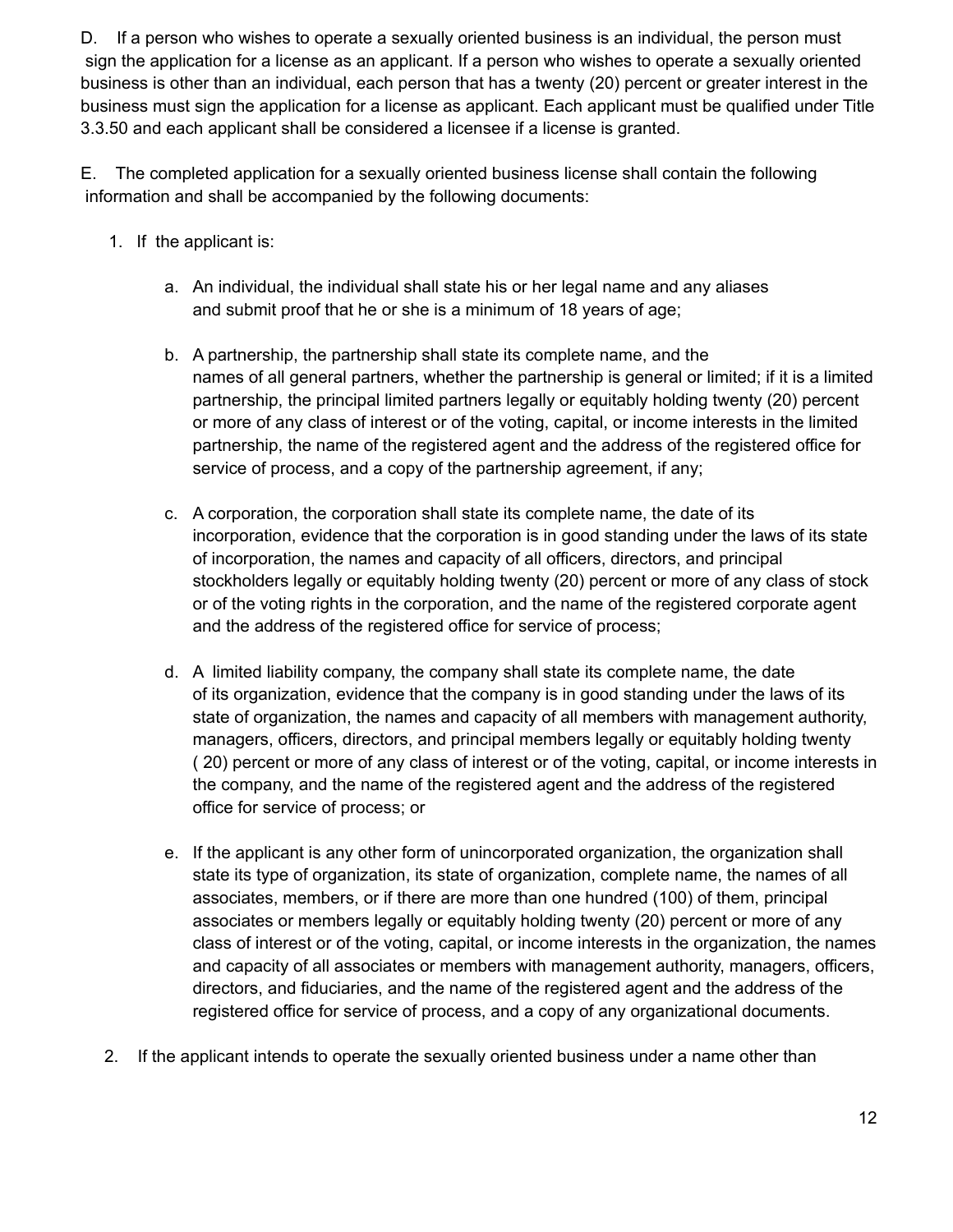that of the applicant, he or she must state the sexually oriented business's fictitious name and submit the required registration documents;

- 3. Whether the applicant, or a person residing with the applicant, has been convicted of a specified criminal activity as defined in this chapter, and, if so, the specified criminal activity involved, the date, place, and jurisdiction of each;
- 4. Whether the applicant, or a person residing with the applicant, or any person described in subsection (E)(1) of this section with respect to the applicant, has had a previous license under this title, or other similar sexually oriented business ordinances from another town or county, denied, suspended, or revoked, including the name and location of the sexually oriented business for which the permit was denied, suspended, or revoked, as well as the date of the denial, suspension or revocation, and whether the applicant or a person residing with the applicant or any person described in subsection  $(E)(1)$  of this section with respect to the applicant, has been:
	- a. A general partner or principal limited partner in a partnership or
	- b. An officer, director, or principal stockholder of a corporation or
	- c. A manager, member with management authority, officer, or principal member of a limited liability company or
	- d. An officer, director, fiduciary, associate or member with management authority, manager, or principal associate or manager of any other unincorporated organization, that is or was licensed under this title whose license has previously been denied, suspended, or revoked, including the name and location of the sexually oriented business for which the permit was denied, suspended or revoked as well as the date of the denial, suspension, or revocation.
- 5. Whether the applicant, or a person residing with the applicant or any person described in subsection  $(E)(1)$  of this section with respect to the applicant, holds any other licenses under this title or other similar sexually oriented business ordinance from another town or county and, if so, the names and locations of such other licensed businesses;
- 6. The single classification of license for which the applicant is filing;
- 7. The location of a proposed sexually oriented business, including a legal description of the property, street address, town, and telephone number(s), if any;
- 8. The applicant's mailing address and residential address and this same information with respect to any person described in subsection (E)(1) of this section with respect to the applicant;
- 9. A recent photograph of the applicant(s) (if individuals) and of any persons described in subsection (E)(1) of this section with respect to the applicant;
- 10. The applicant's driver's license number, Social Security number, and state or federally issued tax or employer identification numbers, and this same information with respect to any person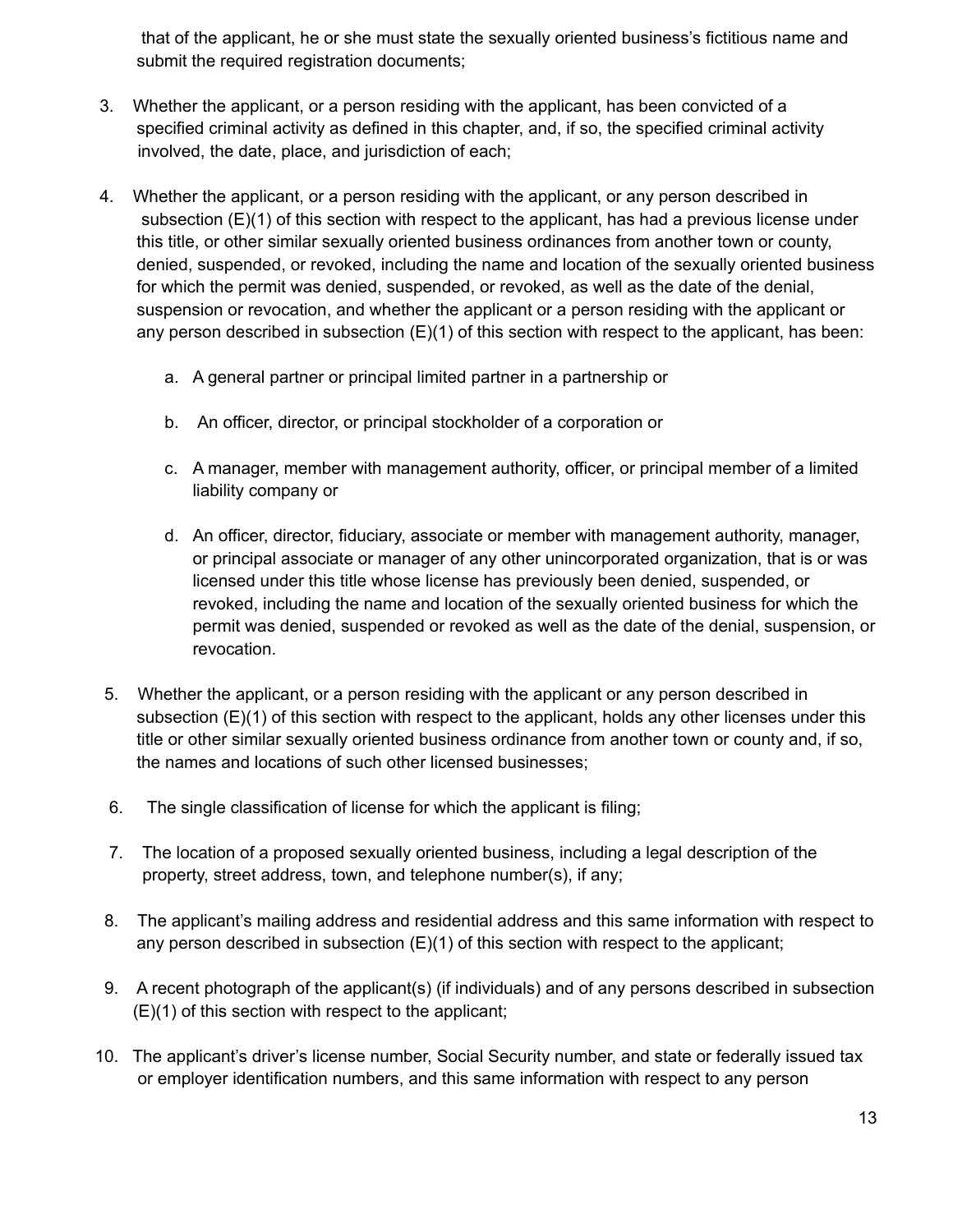described in subsection (E)(1) of this section with respect to the applicant;

- 11. A sketch or diagram showing the configuration of the premises, including a statement of total floor space occupied by the business. The sketch or diagram need not be professionally prepared, but it must be drawn to a designated scale or drawn with marked dimensions of the interior of the premises to an accuracy of plus or minus six (6) inches;
- 12. A current certificate and straight-line drawing prepared within 30 days prior to application by a registered land surveyor depicting the proper lines and the structures containing any existing sexually oriented businesses within two thousand five hundred (2,500) feet of the property to be certified; the property lines of any established church, religious institution, or synagogue, school, or public park or recreation area within 2,500 feet of the property to be certified. For purposes of this section, a use shall be considered existing or established if it is in existence at the time an application is submitted;
- 13. If an applicant wishes to operate a sexually oriented business, which shall exhibit on the premises, in a viewing room or booth of less than one hundred fifty (150) square feet of floor space, films, videocassettes, other video reproductions, or live entertainment which depict specified sexual activities or specified anatomical areas, then the applicant shall comply with the application requirements set forth in Title 3.3.130; and
- 14. If the property on which the sexually oriented business is to be located is owned by any person or entity other than the applicant, the applicant shall submit a letter, signed by the owner, stating that the applicant has fully disclosed to the owner that the business to be operated is a sexually oriented business, and that the type and nature of the inventory has also been disclosed.
- F. Before any applicant may be issued a sexually oriented business employee license, the applicant shall submit on a form, to be provided by the Town licensing official the following information:
	- 1. The applicant's name or any other name (including "stage" names) or aliases used by the individual;
	- 2. Age, date, and place of birth;
	- 3. Height, weight, hair and eye color;
	- 4. Present residence address and telephone number;
	- 5. Present business address and telephone number;
	- 6. Date, issuing state, and number of driver's permit or other identification card information;
	- 7. Social Security number; and
	- 8. Proof that the individual is at least 18 years of age.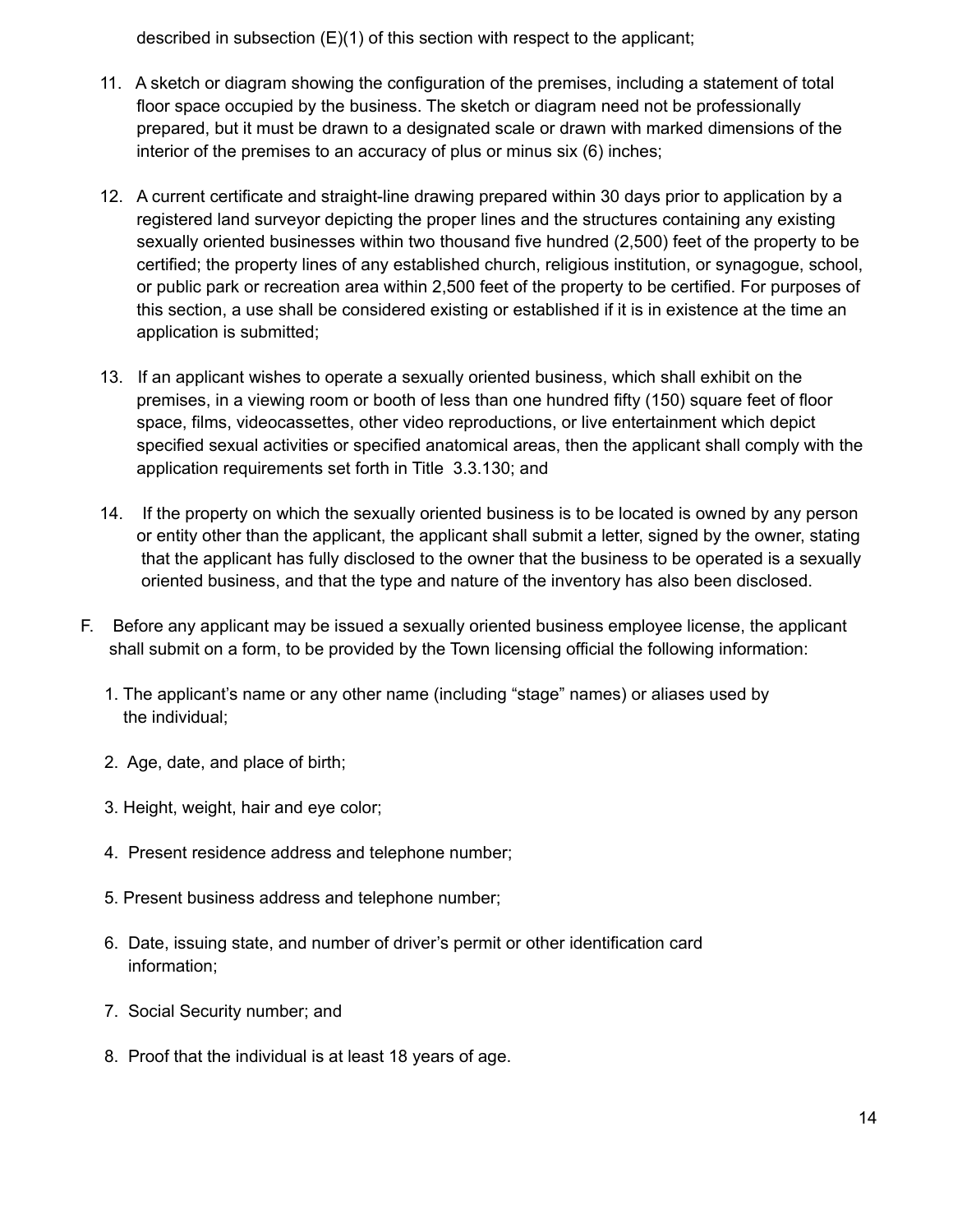9. A background security check with the application, for all individuals listed on the application. (fees paid for by applicants)

G. Attached to the application form for a sexually oriented business employee license, as provided above, shall be the following:

- 1. A color photograph of the applicant clearly showing the applicant's face, and the applicant's fingerprints on a form provided by the police department. Any fees for the photographs and fingerprints shall be paid by the applicant;
- 2. A statement detailing the license history of the applicant for the five years immediately preceding the date of the filing of the application, including whether such applicant previously operated or is seeking to operate, in this or any other county, city, state, or country, any other sexually oriented business, has ever had a license, permit, or authorization to do business denied, revoked, or suspended, or had any professional or vocational license or permit denied, revoked, or suspended. In the event of any such denial, revocation, or suspension, state the name, the name of the issuing or denying jurisdiction, and describe in full the reason for the denial, revocation, or suspension. A copy of any order of denial, revocation, or suspension shall be attached to the application;
- 3. A statement whether the applicant has been convicted of a specified criminal activity and, if so, the specified criminal activity involved, the date, place and jurisdiction of each;

#### **Section 3.3.50. Issuance of License.**

A. Employee License. Upon the filing of an application for a sexually oriented business employee license, the application shall be referred to the appropriate town departments for an investigation to be made on such information as is contained on the application. The application process shall be completed within 30 days from the date the completed application is filed. After the investigation, the Town shall issue a license, unless it is determined by a preponderance of the evidence that one or more of the following findings is true:

- 1. The applicant has failed to provide information reasonably necessary for issuance of the license or has falsely answered a question or request for information on the application form;
- 2. The applicant is under the age of 18 years;
- 3. The applicant has been convicted of a specified criminal activity, as defined in this chapter;
- 4. The sexually oriented business employee license is to be used for employment in a business prohibited by local or state law, statute, rule, or regulation, or prohibited by a particular provision of this title; or
- 5. The applicant has had a sexually oriented business employee license revoked by the Town within three years of the date of the current application. However, if the revocation was based on a criminal conviction, no application will be accepted for five years from the termination of all probation, formal or informal, and all other sentencing conditions. Denial, suspension, or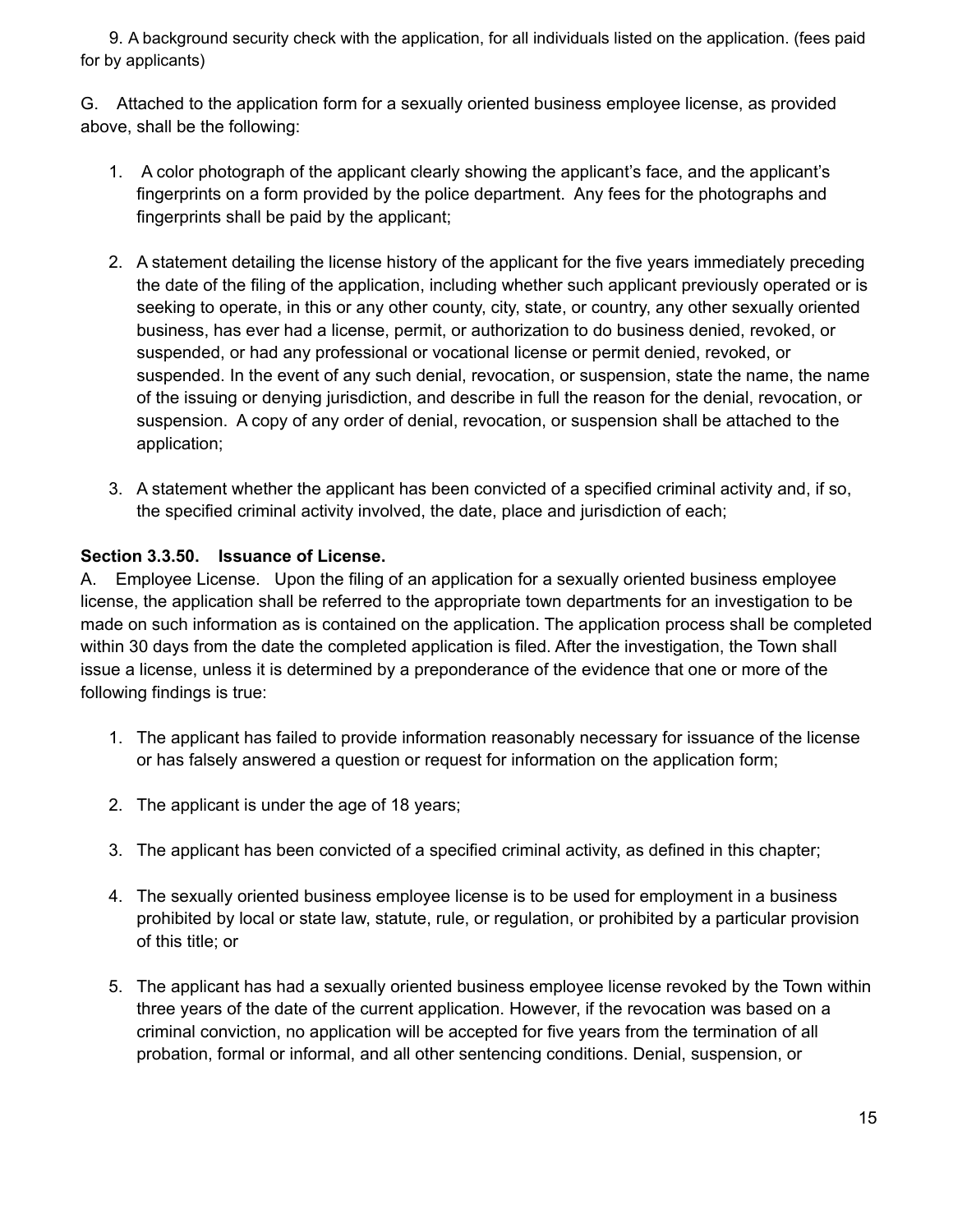revocation of a license issued pursuant to this subsection shall be subject to appeal as set forth in this chapter and title.

B. Sexually Oriented Business License. Within thirty (30) days after receipt of a completed sexually oriented business application, the Town shall complete its investigation and shall approve or deny the issuance of a license to an applicant. The Town shall approve the issuance of a license to an applicant unless it is determined by a preponderance of the evidence that one or more of the following findings is true:

- 1. An applicant is under eighteen (18) years of age;
- 2. An applicant, or a person with whom applicant is residing, is overdue in payment to the Town of taxes, fees, fines, or penalties assessed against or imposed upon him or her in relation to any business;
- 3. An applicant has failed to provide information reasonably necessary for issuance of the license or has falsely answered a question or request for information on the application form;
- 4. An applicant or a person with whom the applicant is residing has been denied a license by the Town to operate a sexually oriented business within the preceding 12 months or whose license to operate a sexually oriented business has been revoked within the preceding 12 months;
- 5. An applicant or a person with whom the applicant is residing has been convicted of a specified criminal activity;
- 6. The premises to be used for the sexually oriented business have not been approved by the health department, fire department, and the building and zoning officials as being in compliance with applicable laws and ordinances;
- 7. The license fee required by this title has not been paid; or
- 8. An applicant of the proposed establishment is in violation of or is not in compliance with any of the provisions of the Town's ordinances, or of state law;

C. A license granted pursuant to this section shall be subject to annual renewal upon the written application of the applicant and a finding by the town that the applicant has not been convicted of any specified criminal activity or committed any act during the existence of the previous license which would be grounds to deny the initial license application. The renewal of the license shall be subject to the payment of a fee as described in this chapter.

D. The license, if granted, shall state on its face the name of the person or persons to whom it is granted, the expiration date, the address of the sexually oriented business and the classification for which the license is issued pursuant to Section 3.3.30. All licenses shall be posted in a conspicuous place at or near the entrance to the sexually oriented business so that they may be easily read at any time.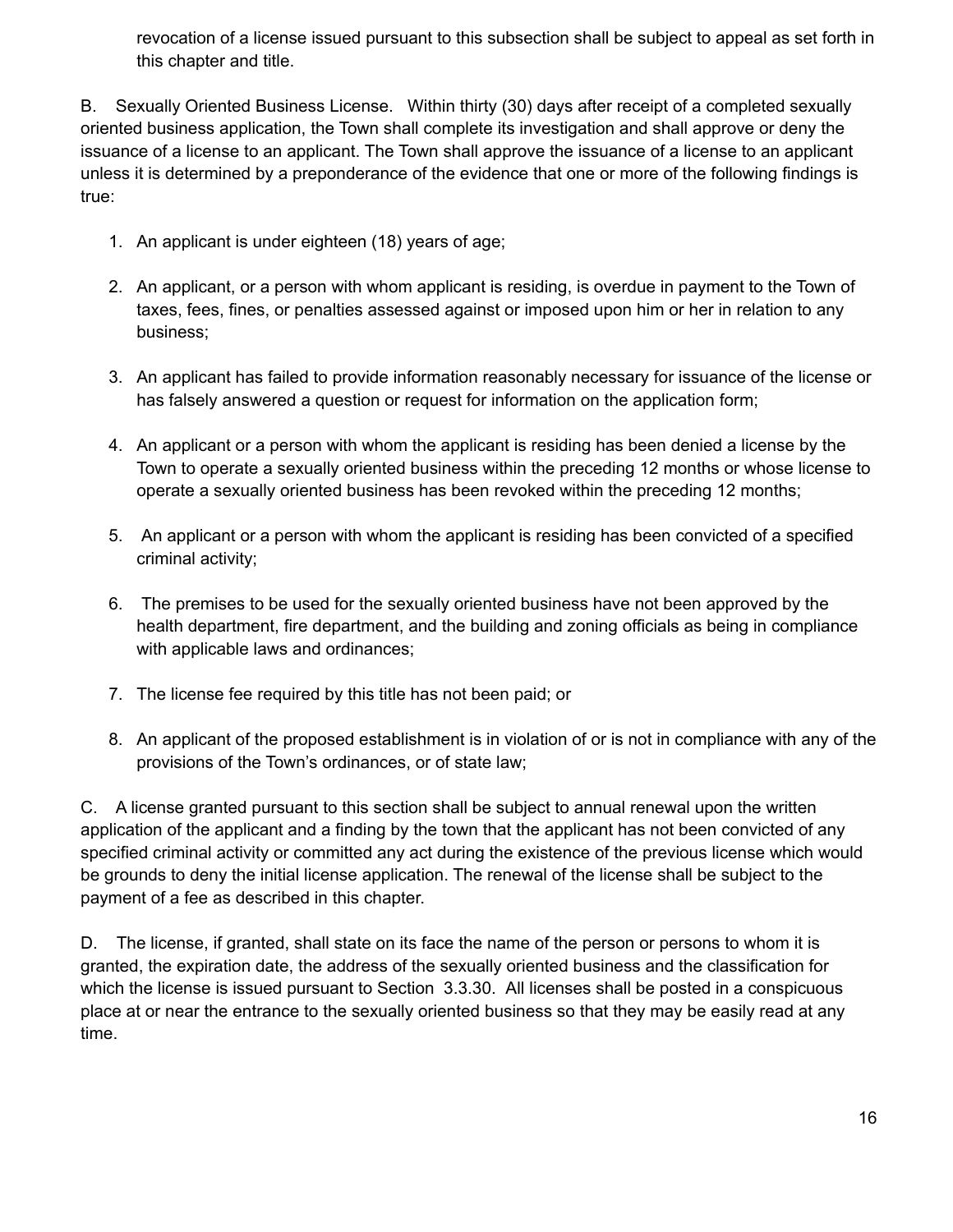E. The health department, fire department, and the building and zoning officials shall complete their certification that the premises is in compliance or not in compliance within 20 days of receipt of the application by the Town.

F. A sexually oriented business license shall issue for only one classification as found in Section 3.3.30.

G. In order to be qualified for the issuance of any license or permit under this chapter, the applicant must meet all the requirements of this title for a business license unless specifically provided otherwise in this chapter.

H. The Town Council shall not grant a license under this chapter where the applicant, any corporation or other person that in whole or in part manages the applicant or its licensed operations, or any proprietor, officer, director, partner, limited liability company member with management authority, or managing agent of the applicant, or of any corporation or other person that manages the applicant, has been convicted of specified criminal activity.

I. In the case of a person other than an individual, the commission of specified criminal activity or any other event (such as a license revocation) with respect to that person relevant for purposes of this chapter shall be deemed to have been committed by or occurred with respect to such person if such person itself or any partner, limited liability company member with management authority, managing agent, officer, director, or stockholder who holds at least twenty (20) percent of the total issued and outstanding stock of any class of an applicant corporation or twenty (20) percent of the voting, capital, or income interest of an applicant partnership, limited liability company, or other unincorporated business organization, has been convicted of any specified criminal activity or has had occur with respect to him or her any event relevant for purposes of this chapter.

J. Upon the arrest of any proprietor, officer, director, partner, limited liability company member with management authority, or managing agent of a licensee or of any corporation or other person that manages the licensee, on any charge for specified criminal activity, the town may take emergency action by immediately suspending the operation of the licensee for the period during which the criminal matter is being adjudicated.

K. If any such person is convicted of specified criminal activity subsequent to the issuance of the license, the license shall be surrendered immediately. The licensee may request a hearing on the matter, in writing and within 10 days of a conviction by a trial court. Any such hearings shall be pursuant to the provisions of Fairfield Code 3.1.140.

.

L. The Town Council shall not grant a license under this chapter to any applicant where the applicant, any corporation or other person that manages the applicant, or any proprietor, officer, director, partner, limited liability company member with management authority, or managing agent of an applicant or of any corporation or other person that manages the applicant had any type of license issued under this chapter revoked within the last three years.

M. Subsequent to the issuance of a particular license, any revocations of any type of license issued under this chapter with respect to any person described in subsection K of this section shall disqualify the holder of the particular license issued. If any person or entity to whom a license has been issued under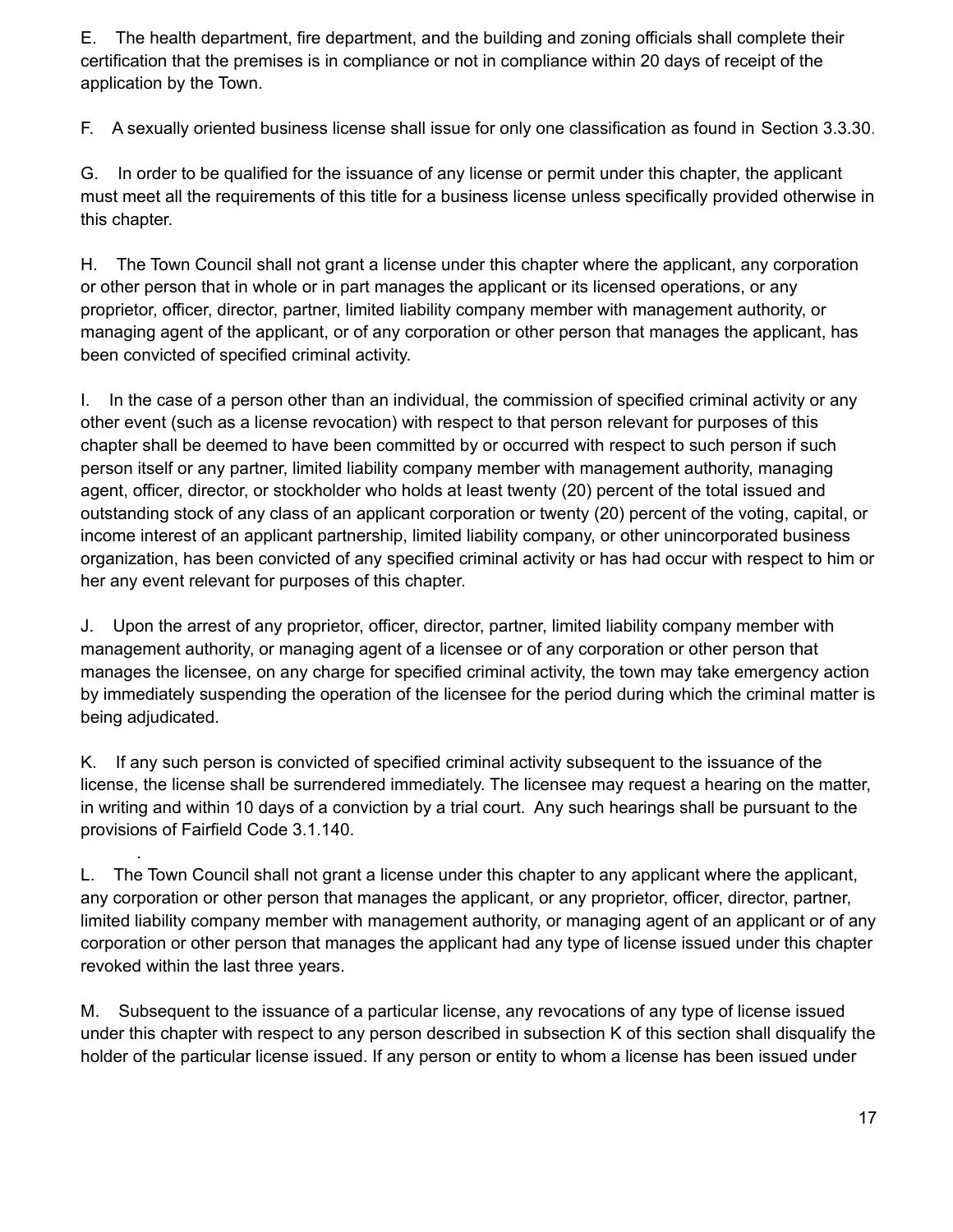this chapter no longer possesses the qualifications required by this chapter for obtaining that license, the town may suspend or revoke that license.

N. If, during the term of the license after the license has been granted under this chapter, there shall be any change in the identity of any of the persons referred to in this section, the licensee shall forthwith report in writing any such changes to the license official.

O. Sexually oriented businesses may not be established within two thousand five hundred (2,500) feet of any residence, public or private school, church, public library, public playground, school playground, or park (a "restricted facility") as measured from the nearest entrance of the business premises by following the shortest route of either ordinary pedestrian traffic or, where applicable, vehicular travel along public thoroughfares, whichever is the closer to the property boundary of the restricted facility.

# **Section 3.3.60. Fees.**

A. Every application for a sexually oriented business license, whether for a new license or for renewal of an existing license, shall be accompanied by a nonrefundable investigation fee. (see Fairfield fee schedule).

B. In addition to the application and investigation fee required above, every sexually oriented business that is granted a license (new or renewal) shall pay to the Town an annual license fee (see Fairfield Town fee schedule) within thirty (30) days of license issuance or renewal.

C. Every application for a sexually oriented business employee license, whether for a new license or for renewal of an existing license, shall be accompanied by an annual non-refundable application, investigation, and license fee. see FairfieldTown fee schedule.

D. All license applications and fees shall be submitted to the Town Licensing Official.

E. All fees required under this chapter are in addition to any other fees under this title.

# **Section 3.3.70. Inspection.**

A. An applicant or licensee shall permit representatives of the police department, health department, fire department, license office, or other Town departments or agencies, including any officials providing these services for the Town, to inspect the premises of a sexually oriented business for the purpose of ensuring compliance with the law, at any time it is occupied or open for business.

B. A person who operates a sexually oriented business, or an agent, or an employee of said business, commits a Class B misdemeanor if he or she refuses to permit such lawful inspection of the premises at any time it is occupied or open for business.

# **Section 3.3.80. Expiration of license**.

A. Each license under this chapter shall expire at the same time as other business licenses under this title and may be renewed only by making an application as provided in Title 3.1.60 (A). Application for renewal shall be made at least 30 days before the expiration date, and when made less than thirty (30) days before the expiration date, the expiration of the license will not be affected.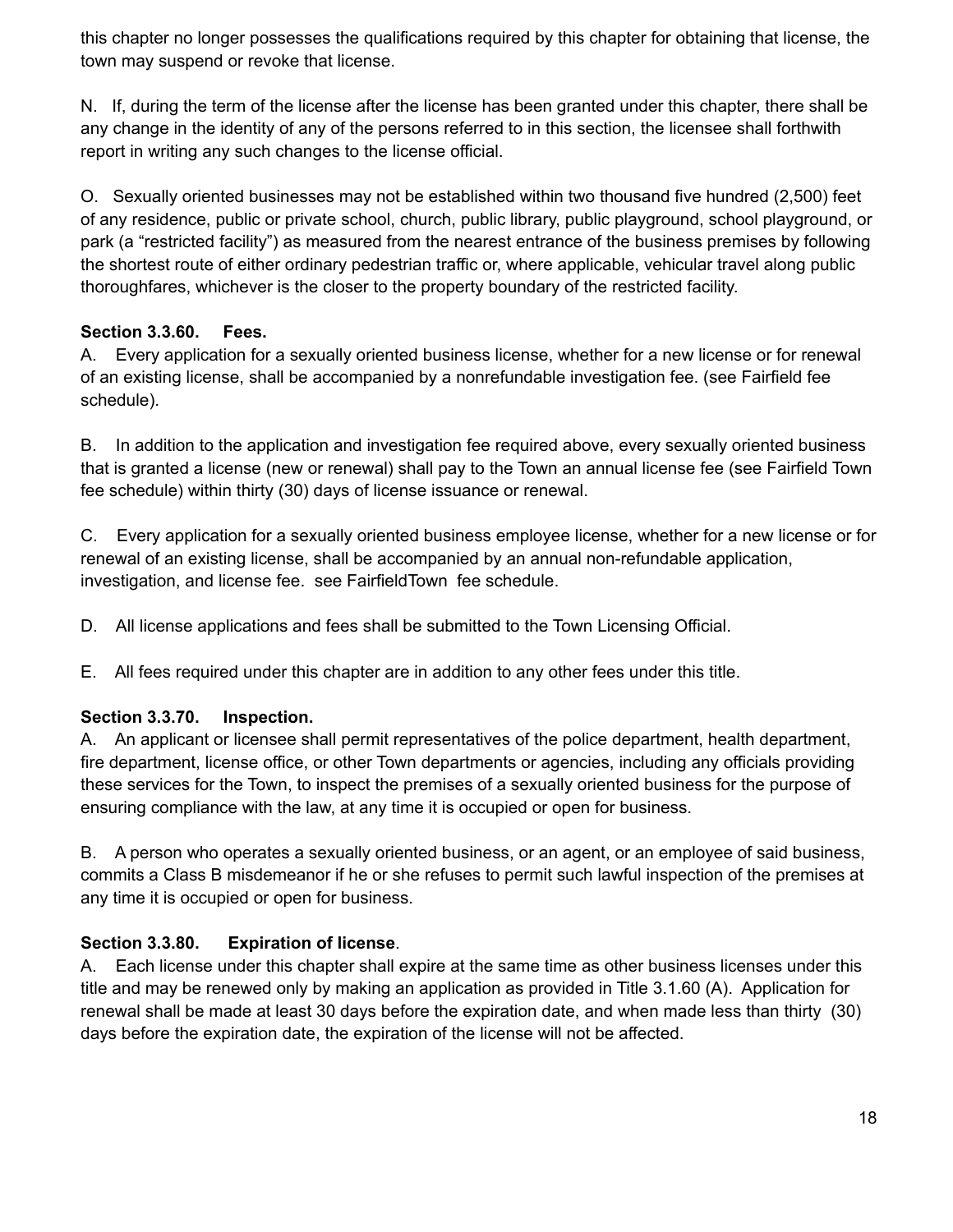B. When the Town denies renewal of license, the applicant shall not be issued a license for one year from the date of denial. If, subsequent to denial, the Town finds that the basis for denial of the renewal license has been corrected or abated, the applicant may be granted a license if at least ninety (90) days have elapsed since the date denial became final.

# **Section 3.3.90. Suspension.**

A. The Town shall suspend a license for a period of not less than ten (10) days nor more than thirty (30) days if it determines that a licensee or an employee of a licensee has:

- 1. Violated or is not in compliance with any section of this title or is no longer entitled to the license under the provisions of Title 3.3.50 above; or
- 2. Refused to allow an inspection of the sexually oriented business premises as authorized by this chapter.

#### **Section 3.3.100. Revocation.**

A. The Town shall revoke a license if cause of suspension in Title 3.3.90 occurs and the license has been suspended within the preceding twelve (12) months.

- B. The Town shall revoke a license if it determines that:
	- 1. A licensee gave false or misleading information in the material submitted during the application Process;
	- 2. A legally defined minor enters the premises under any conditions.
	- 3. A licensee knew, or should have known, that possession, use, or sale of controlled substances occurred on the premises;
	- 4. A licensee knew, or should have known, that prostitution occurred on the premises;
	- 5. A licensee knew, or should have known, the sexually oriented business operated during a period of time when the licensee's license was suspended;
	- 6. A licensee knew, or should have known, that any act of sexual intercourse, sodomy, oral copulation, masturbation, or other sex act occurred in or on the licensed premises;
	- 7. A licensee knew, or should have known, that obscene materials, child pornography in any form, or any other contraband is on the licensed premises;
	- 8. A licensee is delinquent in payment to the town, county, or state for any taxes or fees past due; or
	- 9. A licensee is no longer entitled to the license under the provisions of Title 3.3.50.

C. When the Town revokes a license, the revocation shall continue for one year and the licensee shall not be issued a sexually oriented business license for one year from the date the revocation became effective. If, subsequent to revocation, the Town finds that there are substantial mitigating factors, or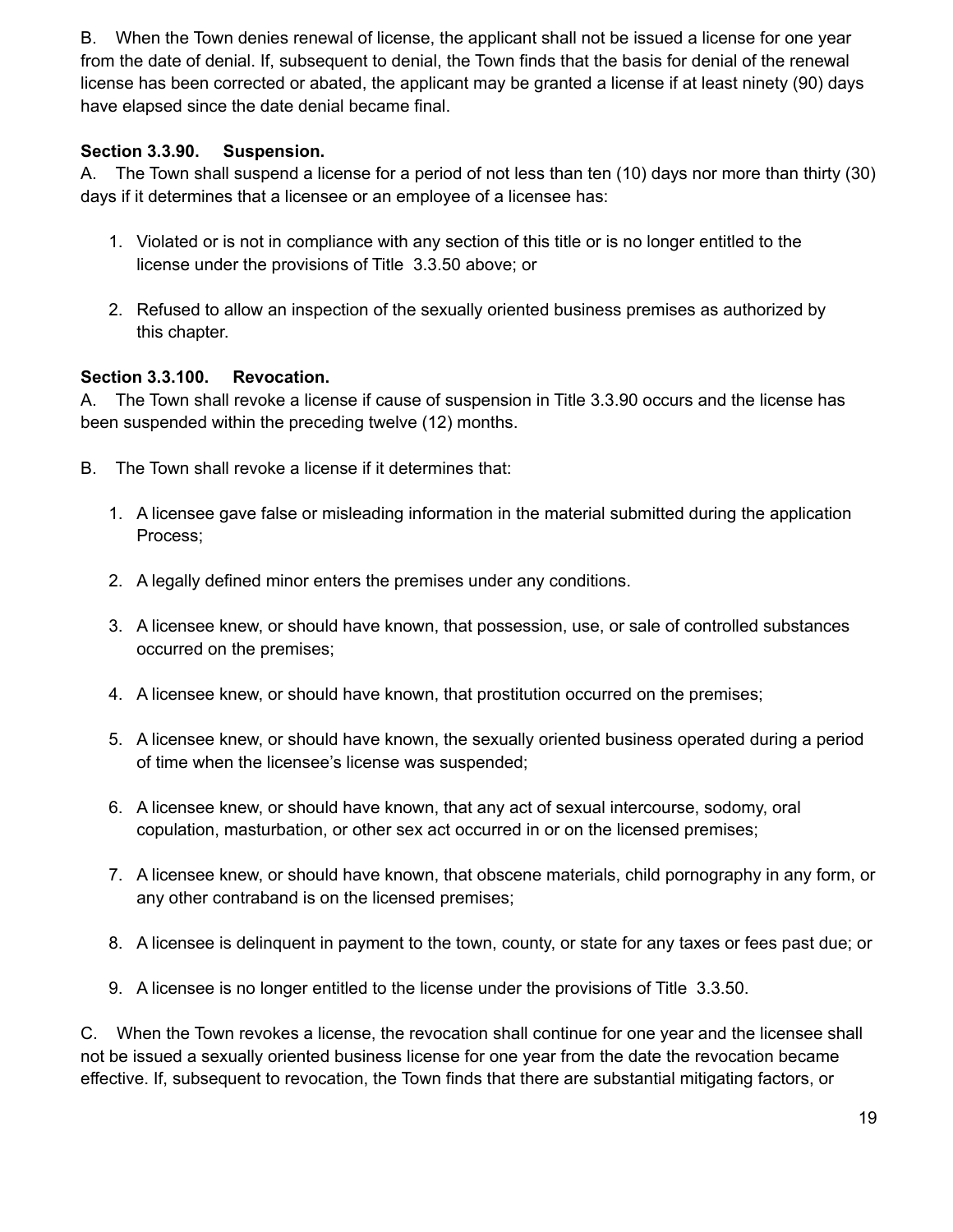substantial corrective measures have been employed by the licensee, the applicant may be granted a license if at least ninety (90) days have elapsed since the date the revocation became effective. An example of substantial mitigating factors would be the willful acts of an employee or customer disregarding the directions of the licensee. An example of substantial corrective measures would be the termination of an offending employee or prohibiting the return of an offending patron.

D. If any licensee has a license revoked three (3) times within any five (5) year period, the licensee will be precluded from regaining any such license.

E. After denial of an application, or denial of a renewal of an application, or suspension or revocation of any license, the applicant or licensee may appeal the decision to the Town Council. Any such appeal shall be in writing and submitted to the office of the Town's license official within ten (10) days of the decision. The Town Council may review the matter on the record or may conduct a hearing in the manner described in Title 3.1.140. The Town Council may affirm, reverse, or modify the decision. The Town Council shall issue a decision within 30 days of receiving the appeal. An appeal after that shall be to the district court for judicial review. Unless either party obtains an injunction or mandamus, the status quo ante will be maintained during the appeal process; however, additional enforcement actions will not be precluded.

# **Section 3.3.110. Transfer of License.**

A licensee shall not transfer his or her license to another, nor shall a licensee operate a sexually oriented business under the authority of a license at any place other than the address designated in the application.

# **Section 3.3.120. Location of Sexually Oriented Businesses – Penalty.**

It is a Class C misdemeanor for any person to operate or cause to be operated a sexually oriented business in a zoning district other than in a zone that specifically permits such use.

# **Section 3.3.130. Regulations Pertaining to Exhibition of Sexually Explicit Films or Videos in Viewing Rooms.**

A person who operates or causes to be operated a sexually oriented business, which exhibits on the premises in a viewing room of less than one hundred fifty (150) square feet of floor space a film, videocassette, or other video reproduction which depicts specified sexual activities or specified anatomical areas, shall comply with the following requirements:

A. Upon application for a sexually oriented business license, the application shall be accompanied by a diagram of the premises specifying the location of one or more manager's stations and the location of all overhead lighting fixtures and designating any portion of the premises in which patrons will not be permitted. A manager's station may not exceed thirty two (32) square feet of floor area. The diagram shall also designate the place to which the permit will be conspicuously posted, if granted. A professionally prepared diagram in the nature of an engineer's or architect's blueprint shall not be required; however, each diagram should be oriented to the north or to some designated street or object and should be drawn to a designated scale or with marked dimensions sufficient to show the various internal dimensions of all areas of the interior of the premises to an accuracy of plus or minus six inches. The Town may waive the diagram for renewal applications if the applicant adopts a diagram that was previously submitted and certifies that the configuration of the premises has not been altered since it was prepared;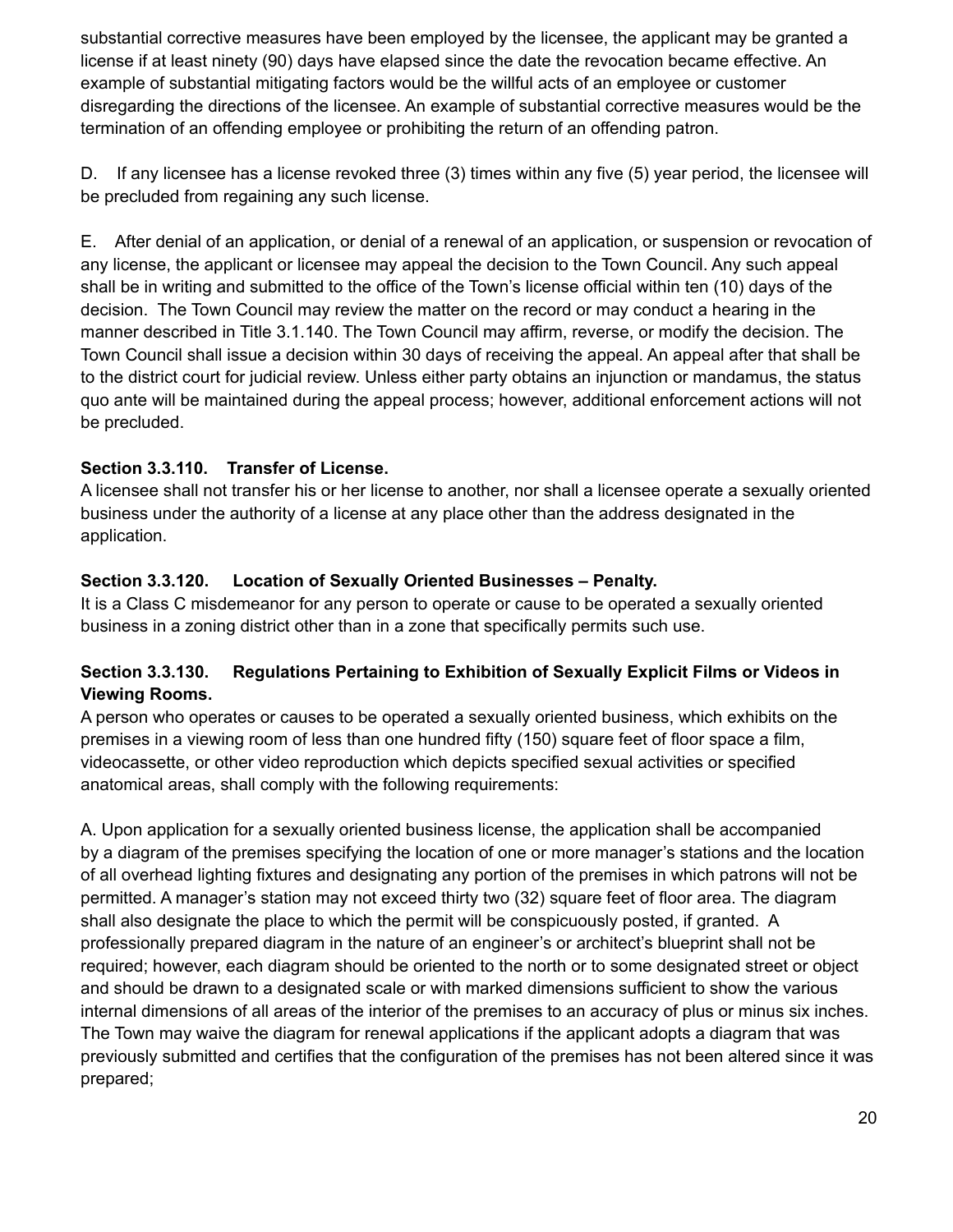- B. The application shall be sworn to be true and correct by the applicant;
	- 1. No alteration in the configuration or location of a manager's station may be made without the prior approval of the city;
	- 2. It is the duty of the licensee of the premises to ensure that at least one licensed employee is on duty and situated in each manager's station at all times that any patron is present inside the premises;
- C. The interior of the premises shall be configured in such a manner that there is an unobstructed view from a manager's station of every area of the premises to which any patron is permitted access for any purpose, excluding restrooms. Restrooms shall not contain video reproduction equipment nor shall any video be viewed from within the restrooms. If the premises has two or more manager's stations designated, then the interior of the premises shall be configured in such a manner that there is an unobstructed view of each area of the premises to which any patron is permitted access for any purpose from at least one of the manager's stations. The view required in this subsection must be by direct line of sight from the manager's station;
- D. It shall be the duty of the licensee to ensure that the view area specified in subsection (C) of this section remains unobstructed by any doors, curtains, partitions, walls, merchandise, display racks, or other materials and, at all times, to ensure that no patron is permitted access to any area of the premises which has been designated as an area in which patrons will not be permitted in the application filed pursuant to subsection (A) of this section;
- E. No viewing room may be occupied by more than one person at a time;
	- 1. The premises shall be equipped with overhead lighting fixtures of sufficient intensity to illuminate every place in which patrons are permitted access at an illumination of not less than five foot-candles as measured at the floor level;
	- 2. It shall be the duty of the licensee to ensure that the illumination described in subsection (E)(1) of this section is maintained at all times that any patron is present in the premises;
	- 3. No licensee shall allow openings of any kind to exist between viewing rooms or booths;
	- 4. No person shall make or attempt to make an opening of any kind between viewing booths or rooms;
	- 5. The licensee shall, during each business day, regularly inspect the walls between the viewing booths to determine if any openings or holes exist;
	- 6. The licensee shall cause all floor coverings in viewing booths to be nonporous, easily cleanable surfaces, without rugs or carpeting; and
	- 7. The licensee shall cause all floor or wall surfaces and ceiling surfaces in viewing booths to be constructed of, or permanently covered by, nonporous, easily cleanable material. No wood,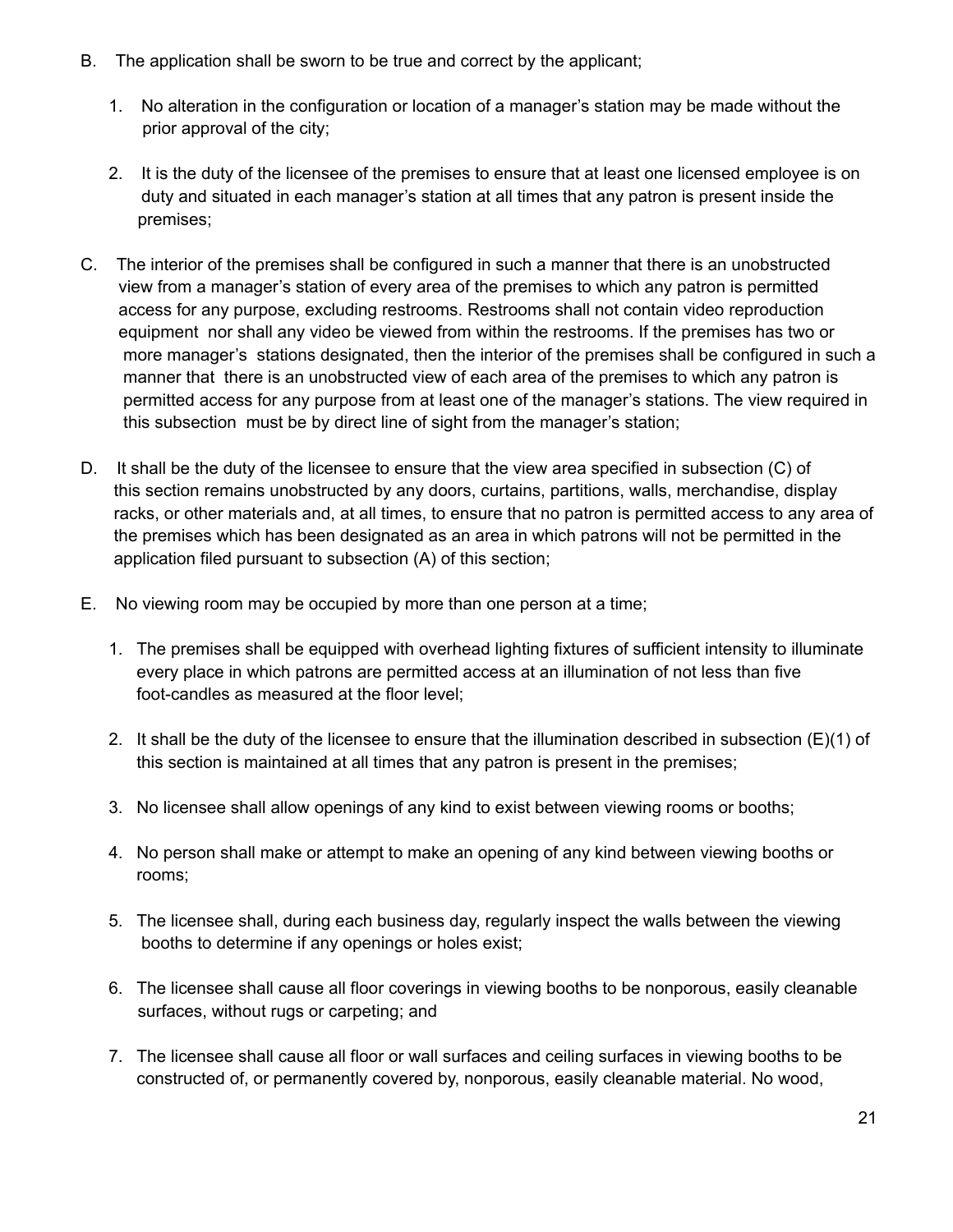plywood, composition board, or other porous material shall be used within forty eight (48) inches of the floor.

F. It is a Class B misdemeanor for a person having a duty under subsections (A) through (F) of this section to fail to fulfill that duty.

# **Section 3.3.140. Additional Regulations for Escort Agencies.**

A. An escort agency shall not employ any person under the age of 18 years.

B. A person commits an offense if the person acts as an escort or agrees to act as an escort for any person under the age of 18 years.

C. No activity or service by any escort shall be performed on the escort agency's premises.

D. In addition to the restrictions set forth in Title 3.3.100, applying to any escort agency's premises, the restrictions also apply to the conduct of the employee during the period of time that the escort service is provided, regardless of location.

#### **Section 3.3.150. Additional Regulations Concerning Licensee Employees.**

It is unlawful for any physical contact between employee licensees and any other person during the performance of the licensee's employment responsibilities.

# **Section 3.3.160. Prohibition Against Children in a Sexually Oriented Business.**

A person commits a misdemeanor if the person allows another under the age of 18 years on the premises of a sexually oriented business. A licensee has an affirmative obligation to ensure that no person on the premises is under the age of 18.

#### **Section 3.3.170. Hours of Operation.**

No sexually oriented business may remain open at any time between the hours of 1:00 a.m. and 1:00 p.m.

#### **Section 3.3.180. Injunction – Penalty.**

A person who operates or causes to operate a sexually oriented business without a valid license or in violation of this code is subject to a suit for injunction as well as prosecution for criminal violations. Each day a sexually oriented business operates is a separate offense or violation. A violation of this chapter is a Class B misdemeanor and is punishable as such.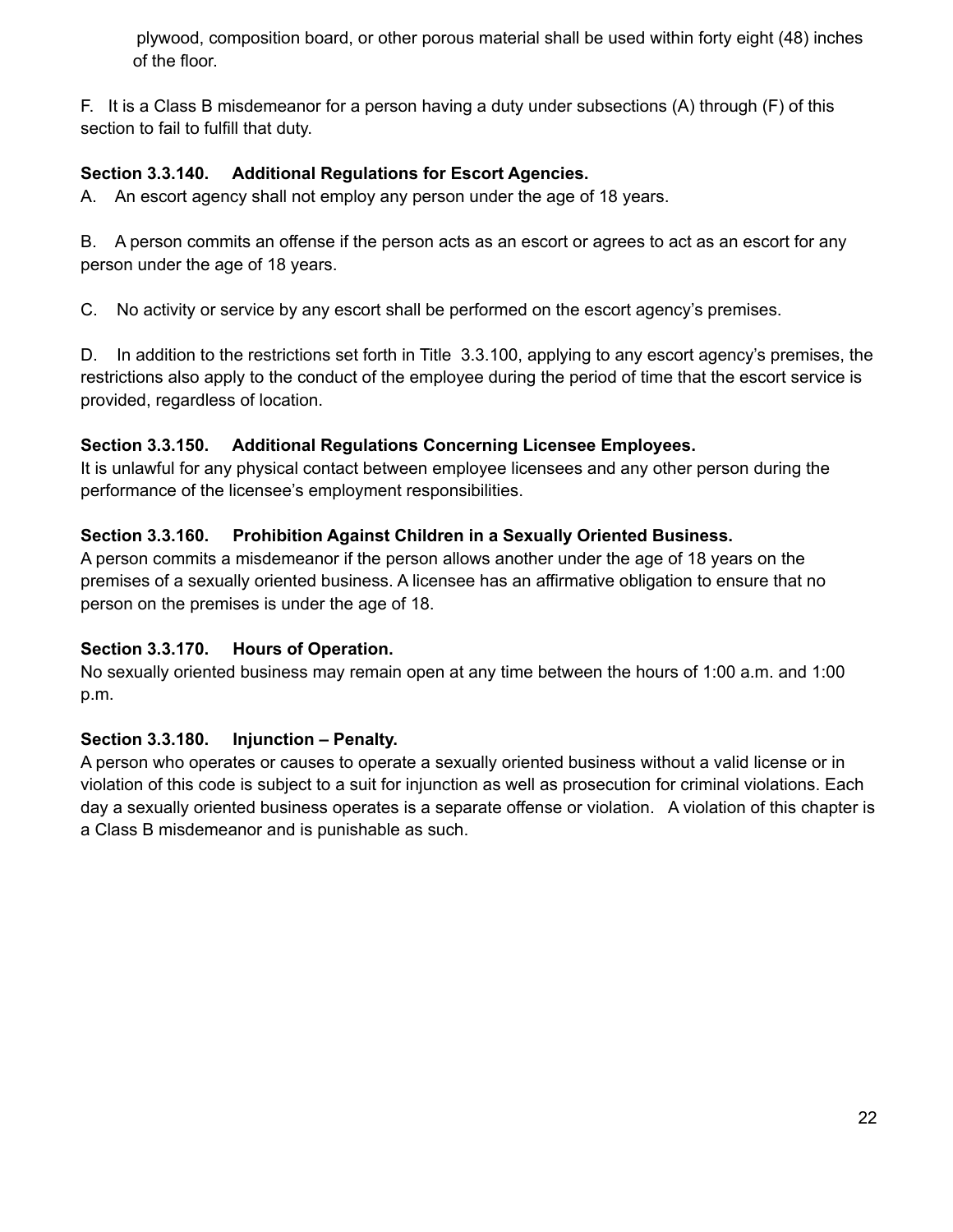# **Chapter 5 Home Based Businesses.**

| Section 3.5.10.  | Purpose.                                                |
|------------------|---------------------------------------------------------|
| Section 3.5.20.  | What this Chapter Does.                                 |
| Section 3.5.30.  | Definitions.                                            |
| Section 3.5.40.  | Home Based Business License Required.                   |
| Section 3.5.50.  | Generally Applicable Standards for All Home Businesses. |
| Section 3.5.60.  | Prohibited Home Businesses.                             |
| Section 3.5.70.  | Agricultural Uses.                                      |
| Section 3.5.80.  | Daycares and Preschools.                                |
| Section 3.5.90.  | Appeals.                                                |
| Section 3.5.100. | Renewal of Business License.                            |
| Section 3.5.110. | Noncompliance.                                          |

#### **Section 3.5.10. Purpose.**

Home businesses are encouraged as a desirable form of local economic development. Home businesses may be allowed in single-family dwellings only if the proposed use is secondary to the primary residential use of the property, the business is carried on by a bona fide resident of the dwelling and **does not** adversely impact surrounding residents, affect the residential characteristics of the neighborhood, significantly increase traffic or the demand on utilities and any outdoor business activity be primarily behind the residential home. A Home Based Business must obtain a Conditional Use Permit from Fairfield Town as part of the approval process.

#### **Section 3.5.20. What This Chapter Does.**

This chapter establishes approval licensing criteria, standards and outlines processing procedures for home businesses. In cases of conflict with Fairfield Town Code Business Licenses Procedures, this chapter shall govern all home businesses.

#### **Section 3.5.30. Definitions.**

See Title 12. Definition.

#### **Section 3.5.40. Home Based Business License Required.**

A. Business License Requirements and Exemptions. All persons within the limits of Fairfield Town who engage in, carry on, or operate a business from a residence shall obtain the appropriate business license from the Town, unless exempted through state or federal laws.

B. Section 10-1-203 7(b) of the Utah Code provides that a municipality may not charge any fee for a resident of the municipality to operate a home-based business, unless the combined offsite impact of the home-based business and the primary residential use materially exceeds the offsite impact of the primary residential use alone. Personal services rendered at home by an employee for his or her employer under any contract of personal employment do not constitute a home business.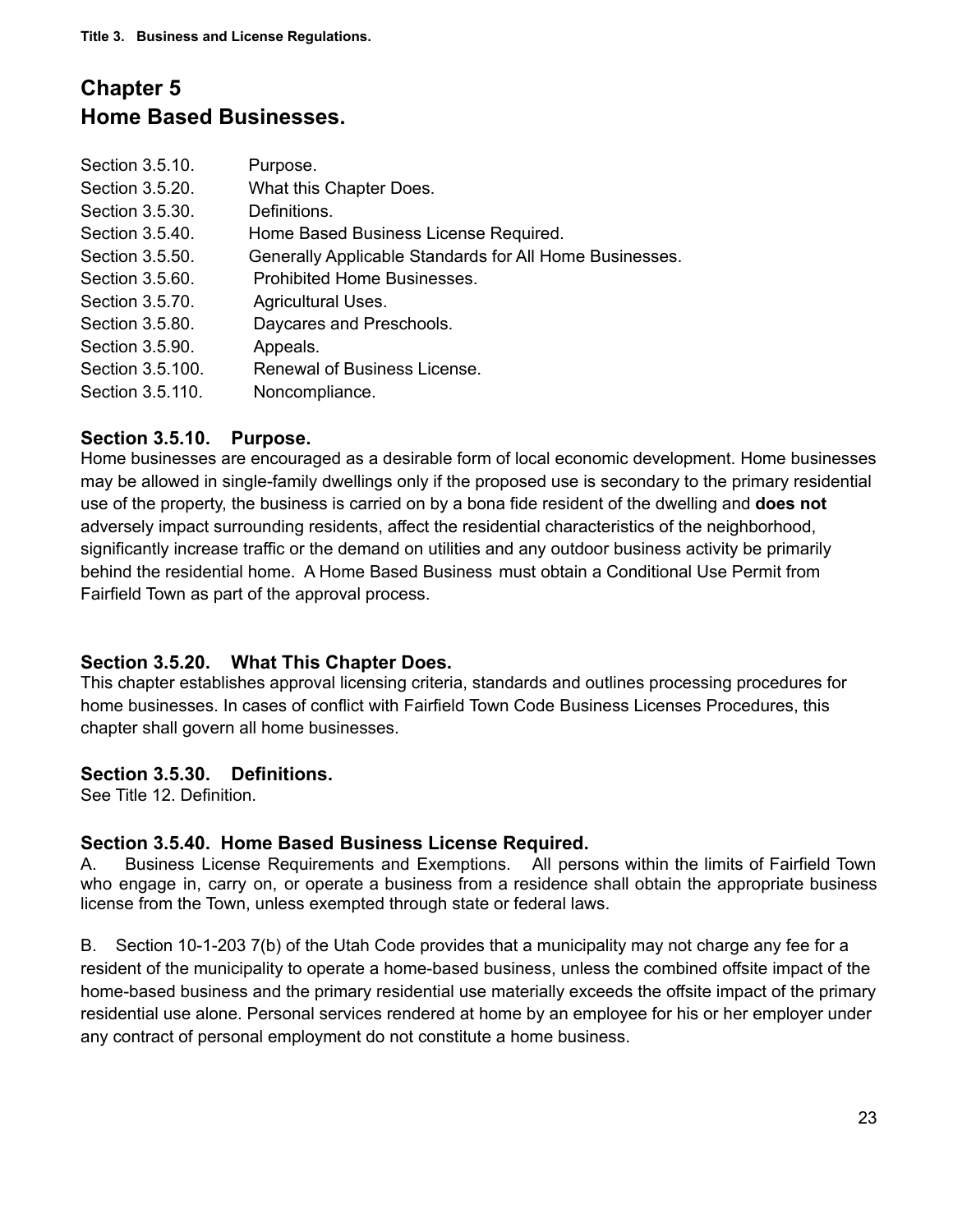C. Home based businesses shall be a permitted use in the residential zone if found to be in compliance with all criteria enumerated in this chapter. Town Council may approve a home business license with conditions to ensure compatibility between the proposed business and the residential use of the property or adjacent properties.

D. Applications. An application for a home business license shall be completed by the applicant on forms approved by the Planning Commission. No home business license shall be processed without the application, supporting materials, and the fee required by the current consolidated fee schedule. Incomplete applications shall not be processed under any circumstances.

E. Supporting Materials. The home business license application shall be submitted with the materials required herein. The Planning Commission or designee may determine and require that additional items not listed herein be submitted in order to evaluate the home business application. There shall be complete conformity with all other County, State and Federal licensing. Home based businesses are required to register with the State of Utah Department of Commerce.

F. Professional Licenses and Background Checks. The Town licensing official shall inform applicants if a professional license is required. When a background check is required, the applicant shall fill out the "Fairfield Authorization for a Background Check Form" that is included in the home business application packet and pay the accompanying background check fee. see the Fairfield Fee Schedule.

G. Fee. The processing fee required by the current consolidated fee schedule approved by the Town Council shall be paid in full with the submission of an application.

# H. Approval process:

- 1. License applications shall be submitted along with a check for all required fees to the Town Recorder
- 2. Planning Commission shall review application;
- 3. Planning Commission shall hold a Public Hearing;
- 4. Planning Commission shall send their recommendations to the Town Council;
- 5. Town Council shall review and approve, approve with conditions or disapprove the application;
- 6. Home business licenses shall be approved by the Town Council. Any petition for a minor exception from the standards listed in Fairfield Town (A) through (F) of this section may be approved administratively at the discretion of the Planning Commission if the exception **does not** adversely impact surrounding residents or affect the residential characteristics of the neighborhood, or significantly increase traffic or the demand on utilities. Any other petition for an exception from the standards in this chapter requires approval by the Town Council before the license may be issued or renewed; and
- 7. Any home business currently in operation that constitutes a nuisance may also be required to go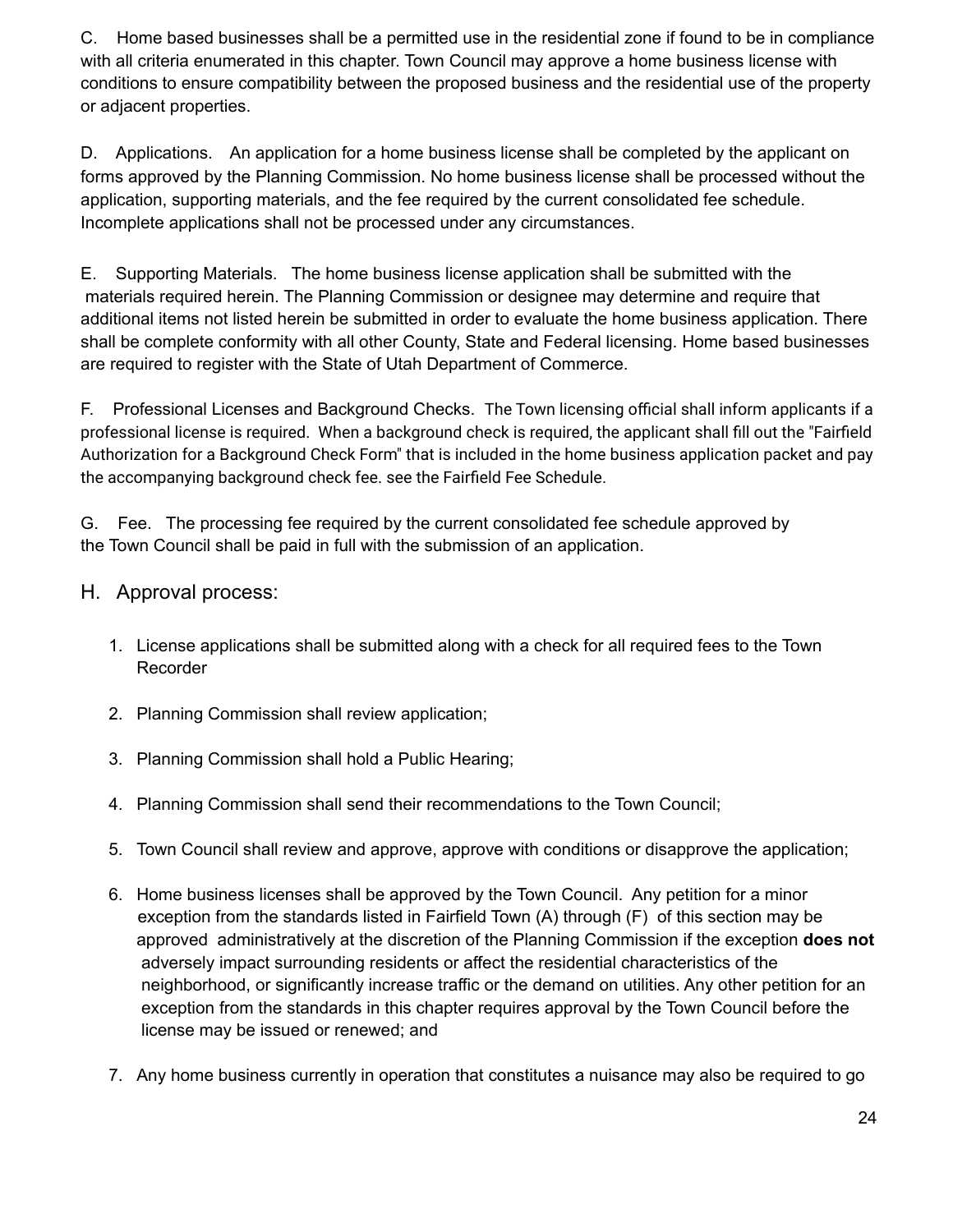before the Planning Commission for continued use of the license and operation of the business. If the Planning Commission denies the continued use of the license, the license shall not be renewed.

# **Section 3.5.50. Generally Applicable Standards for All Home Businesses.**

A. All home businesses shall be in compliance with the following criteria to ensure that the **residential characteristics of neighborhoods are preserved and that utilities and infrastructure are not overburdened.** Licenses may be reviewed periodically as needed and may be revoked if the approval requirements are violated:

- 1. Floor Area. A home business shall not occupy more than one-third (1\3) of the total floor area of a residential dwelling. Exceptions may be granted for daycares, preschools, and businesses that offer instruction classes;
- 2. Employees. Home businesses shall have no more than four (4) on-premises employees who are not a member of the resident family or household. Additional employees may be increased and approved administratively at the discretion of the Planning Commission if the exception **does not** adversely impact surrounding residents or affect the residential characteristics of the neighborhood, or significantly increase traffic or the demand on utilities;
- 3. Parking. All business related vehicles which park at the location of the home business, including those of the applicant, employee, customers, clients, or business related visitor vehicles, must use off-street parking. This provision excludes stops made by delivery vehicles. Additional parking requirements may be required depending on the business type and number of daily vehicles utilizing the property;
- 4. Outdoor Storage and Screening. See 10.17.70.13
- 5. If more than four (4) of the following items described below (a-f) are parked or placed on the parcel of land or lot being used as a residence, and the property is of sufficient size to accommodate the number of vehicles requested, an opaque wall or fence of acceptable design is required. Such wall or fence or landscaping shall be maintained in good condition with no advertising thereon, except as permitted by the Fairfield Towns signage regulations. This includes:
	- a. Heavy-duty [vehicles](https://en.wikipedia.org/wiki/Vehicle), specially designed for executing [construction](https://en.wikipedia.org/wiki/Construction) tasks, most frequently ones involving earthwork [operations](https://en.wikipedia.org/wiki/Earthworks_(engineering)). They are also known as heavy machines, heavy trucks, construction equipment, engineering equipment, heavy vehicles, or heavy equipment;
	- b. Double axle trailers that are used to haul or transport heavy equipment and are used for storage of equipment or materials used for a commercial business or a home based business;
	- c. Storage of any equipment that requires a UDOT Permit number to be legally driven or transported on Utah Roads;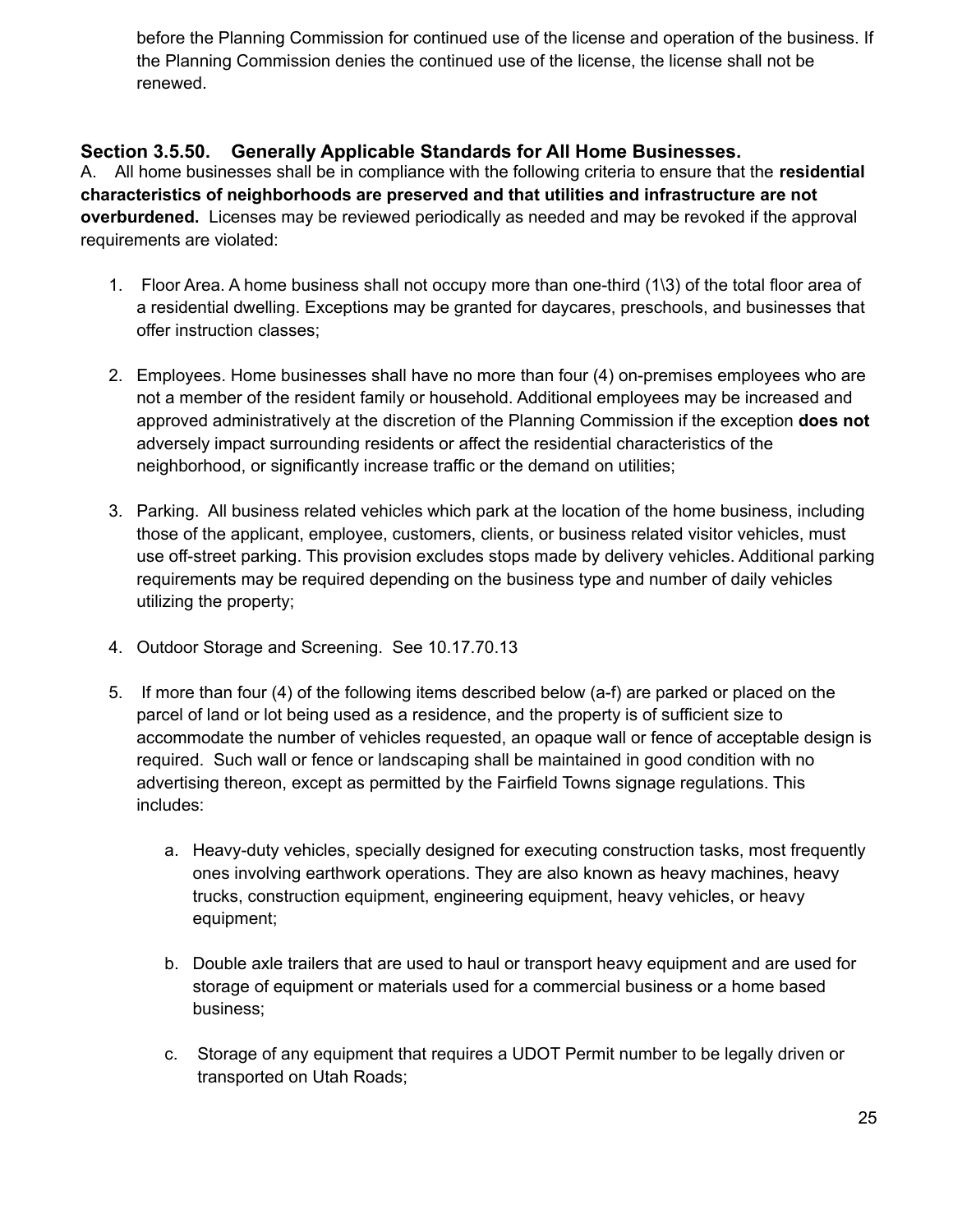- d. Containers used to store any kind of equipment used for a business. Must comply with zoning ordinance. Containers used as a screened area, storage or parked within Fairfield Town limits must be painted in earth tone colors and blend with its surroundings or match the aesthetics of the home; or
- e. Commercial vehicles parked on the property must remain operable and licensed at all times;
- 6. Removal or Impoundment. Any commercial vehicle that receives three (3) or more notices or citations for violating this section within a one hundred eighty (180) day period may be moved by a peace officer or impounded at the owner's expense;
- 7. Outdoor Activity. All home business activity, except passive storage, shall be carried out within the home or an accessory building and shall not be observable by the general public or from the street in front of the residence, unless specifically approved in the home business license, (i.e., activities such as outdoor play time for preschools or daycare center.
- 8. Hours of Operation. Home businesses that receive customers, clients, or students shall operate only between 7:00 a.m. and 8:00 p.m. Approval for such hours may be rescinded by the license official, or designee, if the operation of the business at such hours constitutes a nuisance or adversely impacts surrounding residents.
- 9. Hazardous Materials. No home business shall use hazardous materials or generate hazardous wastes that increase the danger of fire or cause fumes or odors that may constitute a nuisance or pose a danger to neighboring residents. Home businesses are subject to yearly inspection for compliance with the International Fire Code.
- 10. Noise and Light. All home businesses shall comply with Fairfield Light and Noise Ordinances. Home businesses are prohibited from generating or projecting light that is objectionable or potentially harmful to other residents.
- 11. All uses must be operated so that all practical means are used to confine any noise, odor, dust, smoke, vibration, or other similar feature to the premises upon which they are located and shall not inhibit the everyday use of adjacent properties.
- 12. Appearance. No home business shall alter the exterior of the home to differ from the residential use of colors, materials, construction or lighting. The property from which a home businesses is conducted must be in full compliance with all other Town laws, codes and Ordinances, including but not limited to landscaping and setback requirements.
- 13. Accessory buildings or containers used for any home business shall blend in with the characteristics of the neighborhood and exterior of the home. To be considered a home based business, any storage, sales or business use shall be conducted behind the primary residents' home and follow all applicable requirements of this document. A home based business may be located in a garage or shop that has an exterior appearance that matches the residential dwelling and may be located to the side of the house as long as they meet all applicable requirements, including setbacks. The Fairfield Planning Commission may approve, deny or revoke a business license or a CUP, if landscaping, setbacks or any other requirements are not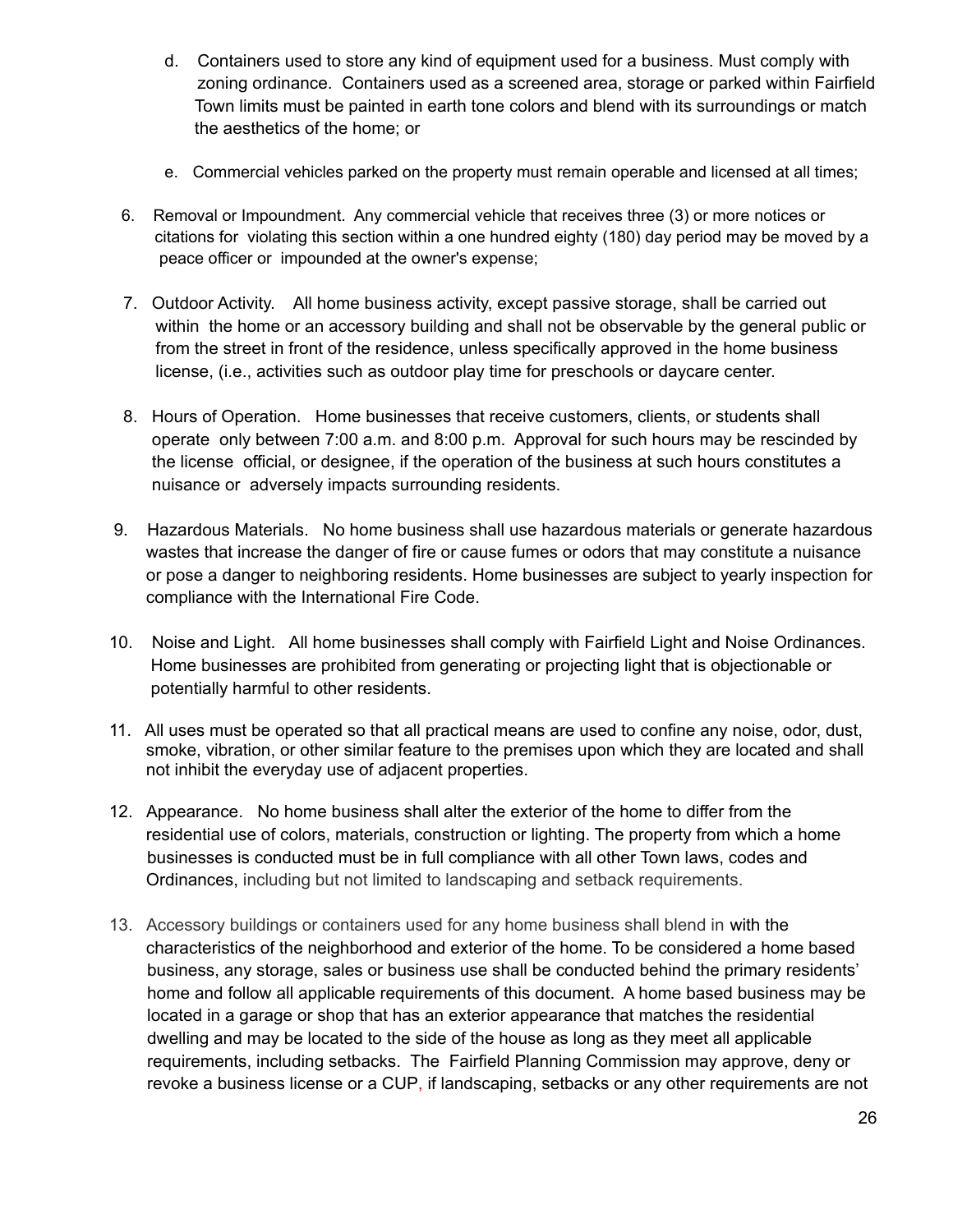met. All business must be conducted inside.

- 14. Retail Sales. Home businesses are not to be established solely for the sale of merchandise (except for agricultural products or internet and mail-order based home businesses). Service related home businesses may conduct incidental retail sales provided that the sales do not increase traffic.
- 15. Traffic Generation. Traffic generation for home businesses shall not exceed three (3) clients per hour during the hours from 7:00 am - 6:00 pm.
- 16. Multiple Home Business Licenses. More than one home business license may be issued for a residence provided that the home businesses or the accumulative effects of the home businesses that operate within the approved criteria do not utilize more than one third (⅓ ) of the home.
- 17. Conformity with Safety Codes. Fire inspections are required for all home businesses There shall be complete conformity with fire, building, plumbing, electrical and all other Town, County, State and Federal Codes and any requirements the Building Inspector and/or Fire Chief deem necessary to protect the health, safety, and welfare of the public. The home business shall be conducted in areas of a home where the building department has conducted the building inspections and issued a permit and all home businesses shall comply with the standards and requirements of the International Building Code or the International Residential Code.
- 18. Fencing. All zones in the Town of Fairfield are Fence-In Zones, "NOT" Fence-Out with exceptions. If a developer or landowner removes a fence for construction or any other reason, it Is the developer or landowners responsibility to make arrangements with the adjoining landowner to contain all animals including large and small livestock. The developer or landowner must re-erect a fence within a ten (10) day period of the removal, in the exact same place, and with material equal to or superior to the quality of what was removed. The Planning Commision may extend this period at their discretion.
- 19. Boundary Line Agreement. The Planning Commission may require a boundary line agreement if deemed necessary to establish setbacks. It is the sole responsibility of the property owner to obtain the agreement and not the Town of Fairfield.
- 20. Signage. No more than one (1) sign no larger than twenty (20) sq. feet shall be allowed. All illuminated signs must comply with the Fairfield Outdoor Lighting Standards. Sign plan and design must be included in the application.
- 21. Preserve the quiet and peaceful enjoyment of surrounding properties.

#### **3.5.60. Prohibited Home Businesses.**

The following will not be permitted as a home business under any circumstances:

- 1. Sexually oriented businesses;
- 2. Health care businesses containing medical, hazardous, or biological waste;
- 3. Junk yard;
- 4. Auto wrecking yard;